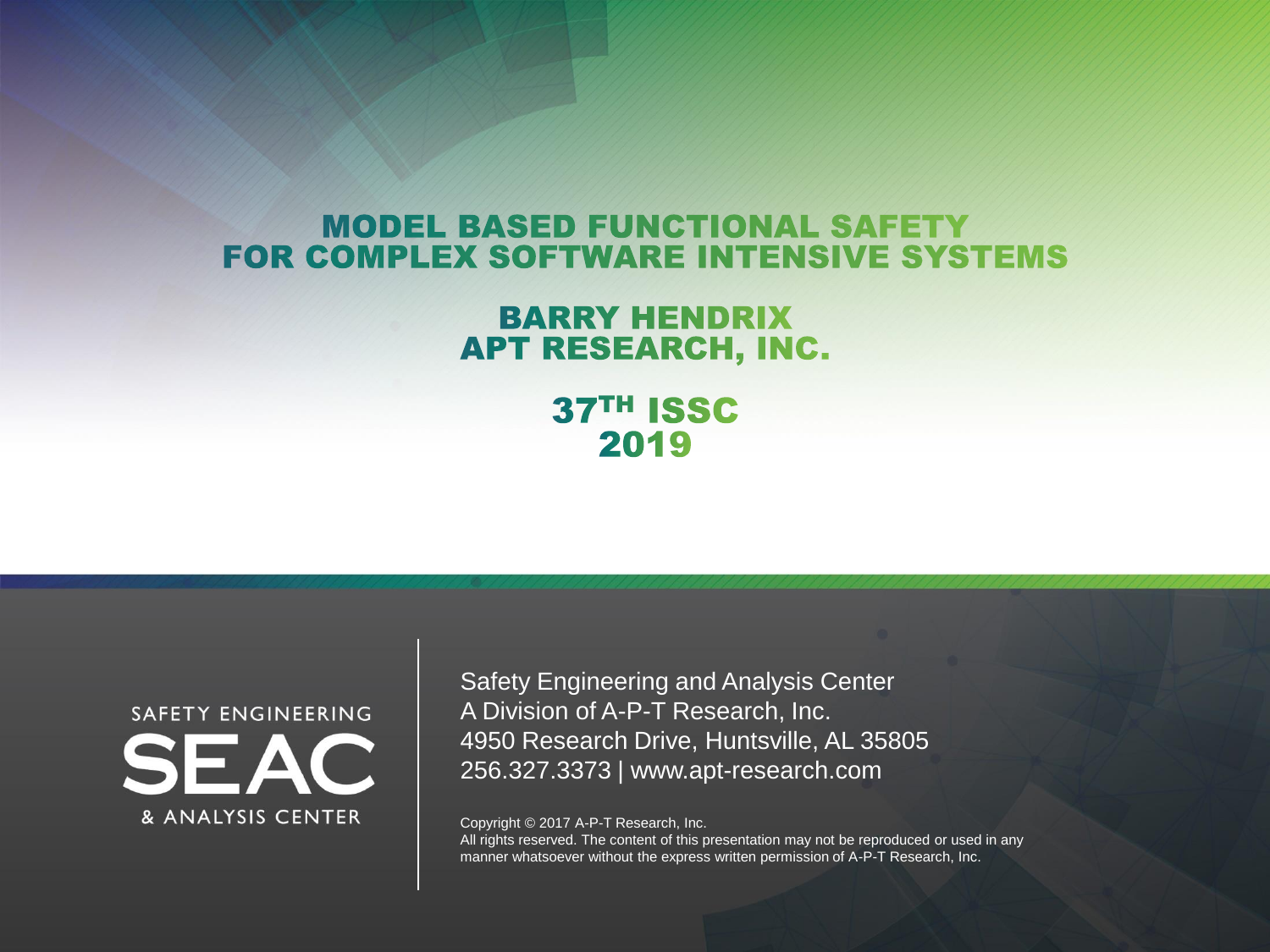m

**- "Model-Based Engineering (MBE): An approach to engineering that uses** models as an integral part of the technical baseline that includes the requirements, analysis, design, implementation, and verification of a capability, system, and/or product throughout the acquisition life cycle."

> Final Report, Model-Based Engineering Subcommittee, NDIA, Feb. 2011

"Model-based systems engineering (MBSE) is the formalized application of modeling to support system requirements, design, analysis, verification and validation activities beginning in the conceptual design phase and continuing throughout development and later life cycle phases."

INCOSE SE Vision 2020 (INCOSE-TP-2004-004-02, Sep 2007)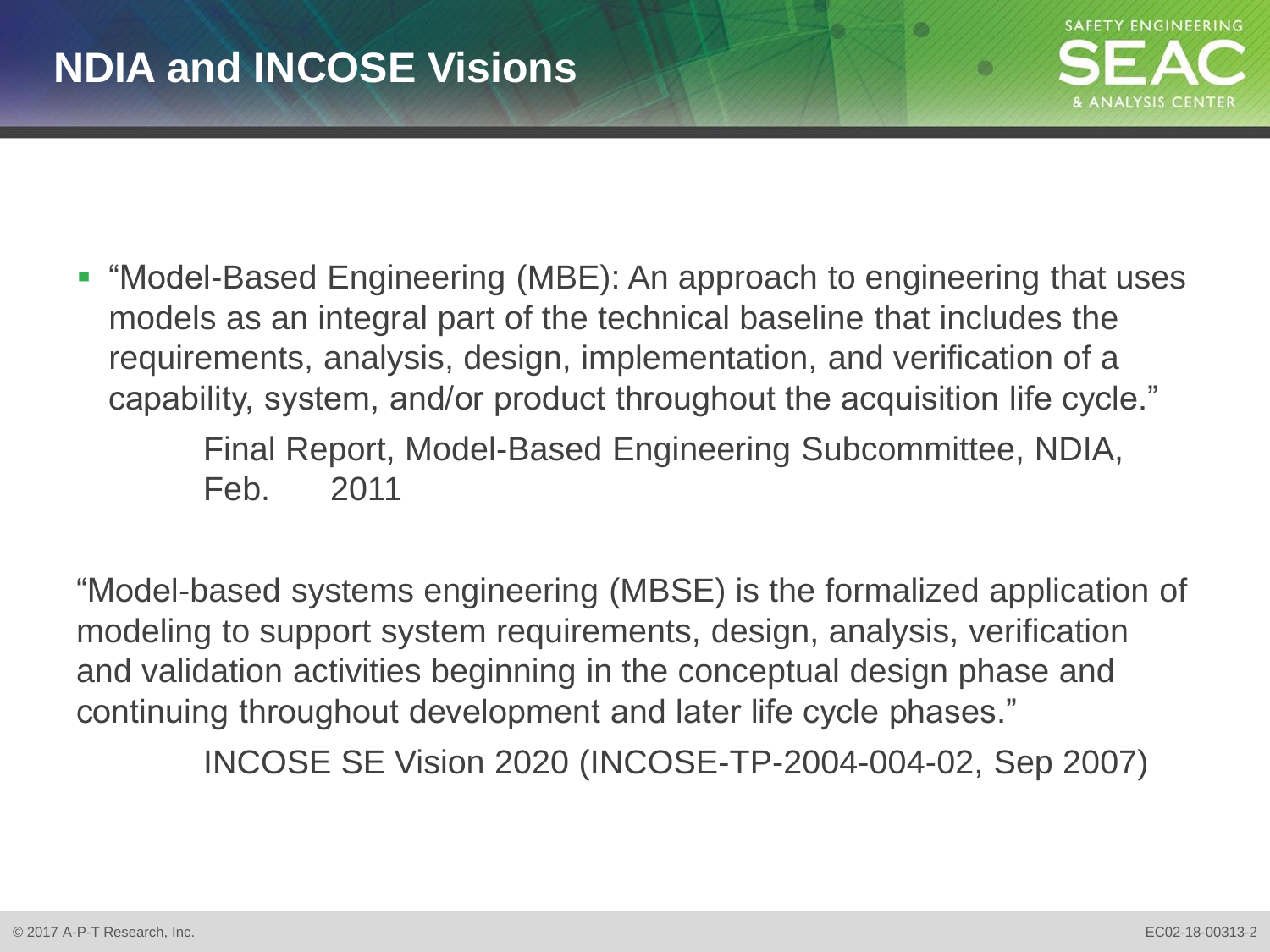## **Model Based - Modern Systems Mandate**



- DoD 2018 Digital Engineering Strategy signed by Michael D, Griffin Under Sec of Engineering focuses on incorporating 5 modern pillars.
	- ► 1. Formalize Development Integration and Use of Modeling for Capability, Use Functionality and Behavior
	- ► 2. Authoritative Source of Truth Technology, Facts, Objective Evidence
	- ► 3. Incorporate Technology Innovation
	- ► 4. Establish Infrastructure and Environments
	- ► 5. Transform Culture and Workforce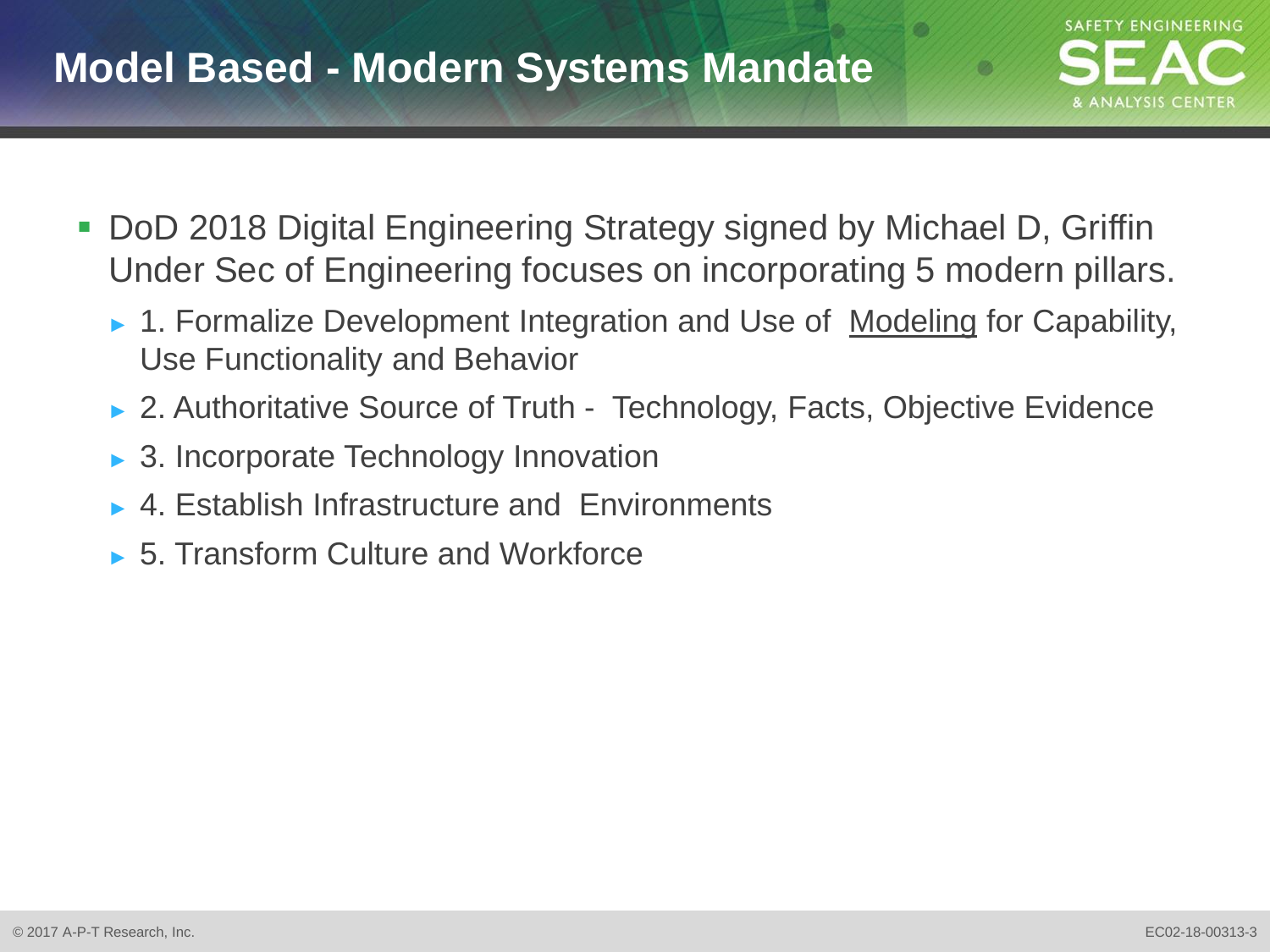- **SAFETY ENGINEERING**
- Architecture Central Virtual Integration Process (ACVIP) based on SAE International Aerospace Standard AS5506C Architecture Analysis and Design Safety Language (AADL).
- SAE1005 Model Based Functional Safety for Complex Software Intensive Systems - Draft Guidelines 2019 (under G-48 Review)
- Model Based methods and techniques along with AGILE software development and other modern and evolving methods, such as ACVIP, have been mandated by DoD, NASA, and the FAA.
- **The newly created Army Futures Command in Austin, TX and Academia** - Carnegie-Mellon University (CMU) Software Engineering Institute (SEI) and a consortium of the largest aerospace companies are researching and developing modern methods that are key to meeting the DoD Engineering Strategy. Models are central to the mandates. Safety processes with models must be developed to keep up with the new systems engineering models.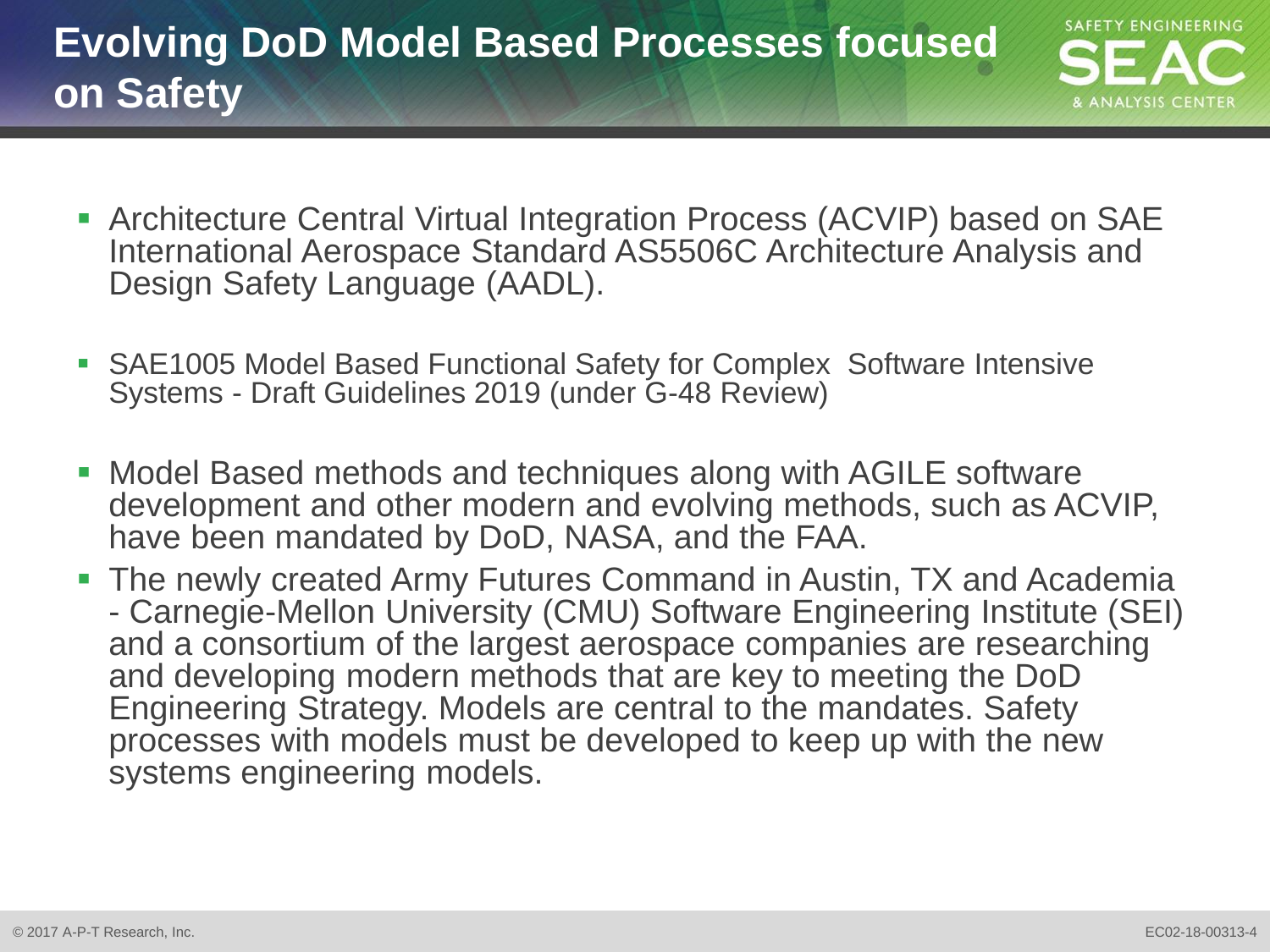## **Model-Based System Engineering**



- MBSE started in early 1990s and Model-Based Development (MBD) became popular in mid-1990s
- MBSE has been endorsed by International Council of System Engineering (INCOSE) since 2005.
- Most of the model-based paradigms are in complex and softwareintensive systems development – many are safety-critical
- "Model-based systems engineering (MBSE) is the formalized application of modeling to support system requirements, design, analysis, verification and validation activities beginning in the conceptual design phase and continuing throughout development and later life cycle phases." INCOSE SE Vision 2020 (INCOSE-TP-2004-004-02, Sep 2007)
- DoD 2018 Digital Engineering Strategy promulgates and mandates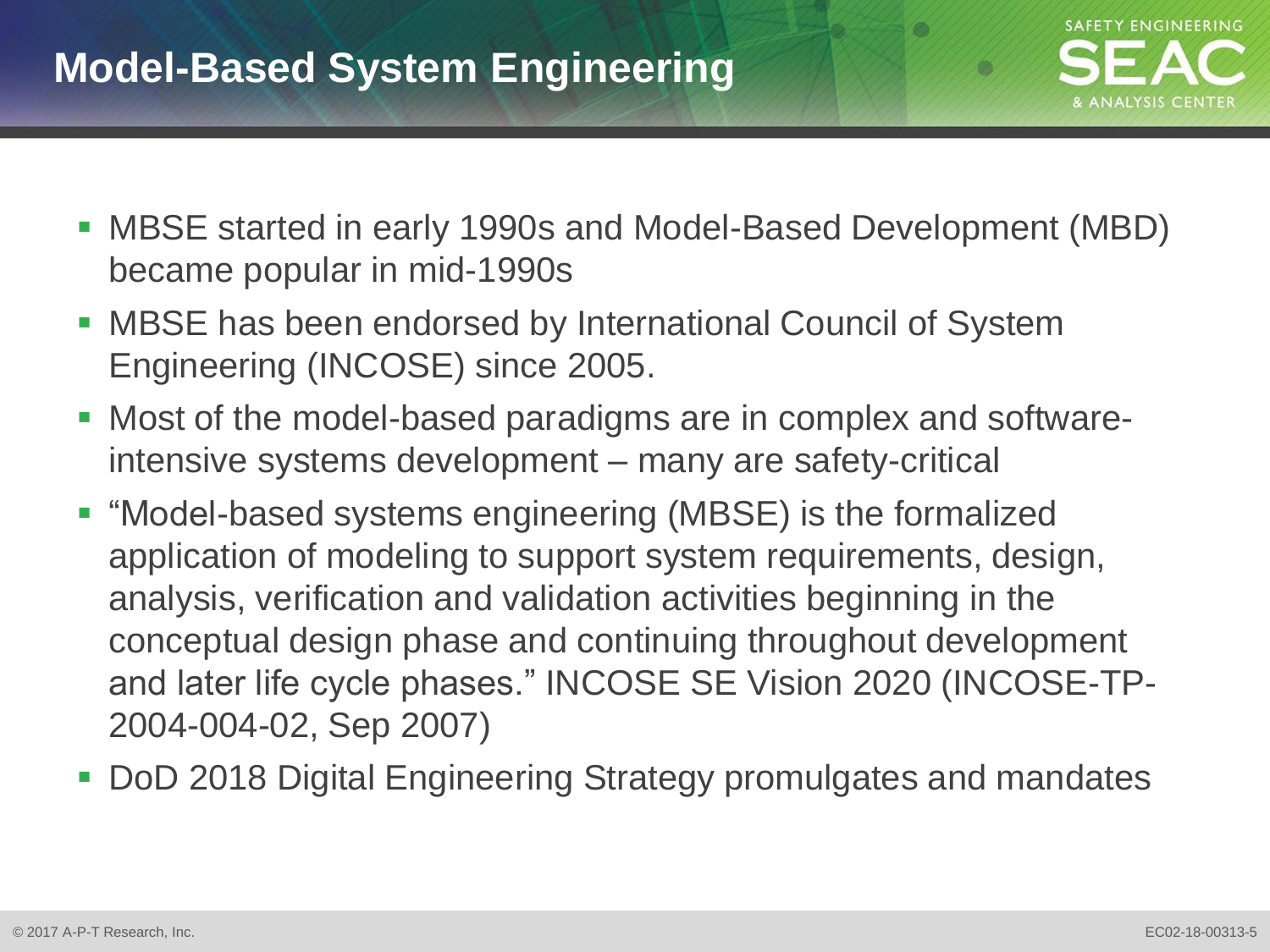

**COL** 

- System model A structured representation that focuses on the overall system requirements, and depicts behavior, structure, properties, and interconnections, including the many software capabilities and functionality.
- A safety-critical and software intensive system can be depicted better with models than by narratives and English prose.
- System decomposition and behavior can be part of the model
	- ► Models can determine what must be done to meet the requirements
	- ► Functional behavior and activity models in software can be depicted
	- ► State and mode models can show behavioral differences
	- ► Safety-critical functional flow can be depicted in a variety of ways making it easier to interpret vs. levels of abstraction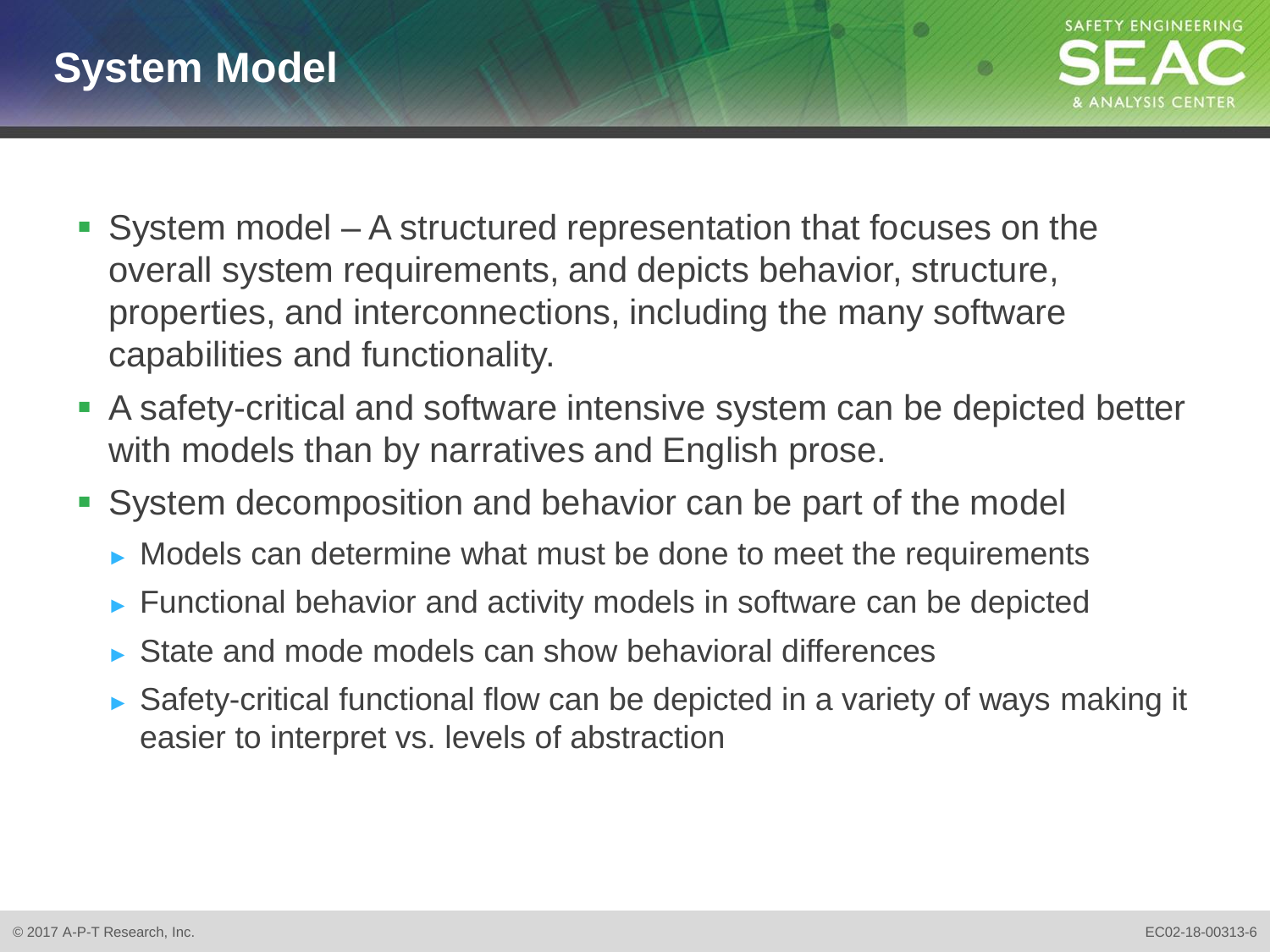

- **The Past: in English prose documents with complete sentences,** "shall" statements, lots of pages.
	- ► Specifications
	- ► Interface requirements
	- ► System design
	- ► System verification documents
- Current and future: Model Centric
	- ► Modern software tools
	- ► Established modeling concepts and standards
	- ► Modeling languages
	- ► Better depiction of system functionality and behavior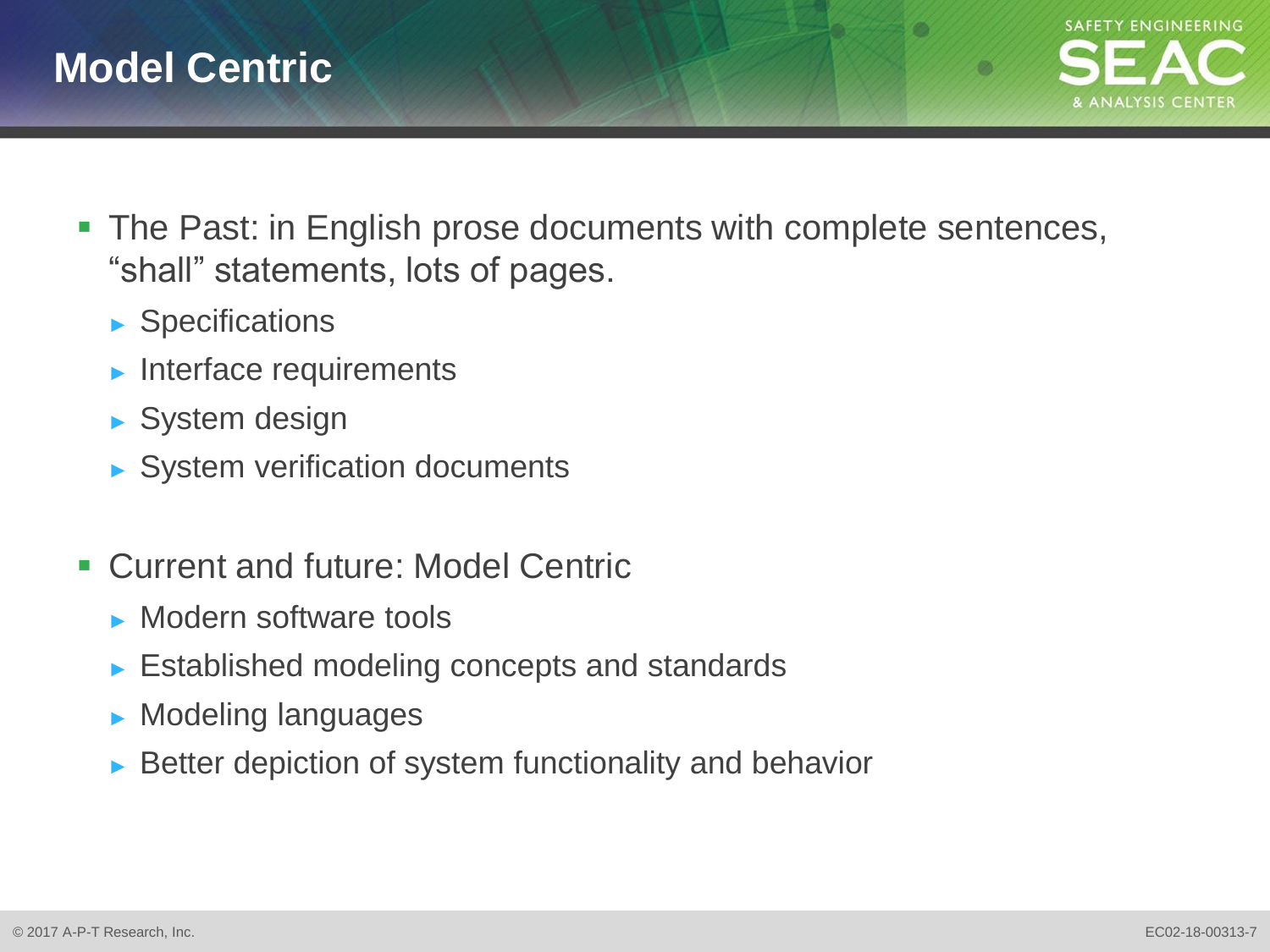## **Models - Safety Advantages**



- **System modeling (software** intensive) can address:
	- ► Systems integration
	- ► System requirements
	- ► Functionality depicted
		- **Functional models**
		- **Behavioral model**
- Safety models
	- ► Safety-critical functions (SCF)

**COL** 

- ► Safety-significant hazards
- ► SCF sequences and functional flow diagrams
- ► Safety features, safety devices depicted
- ► Safety functional threads, logic flow
- ► Safety performance (intended behavior verified in models)
- ► Special safety tests in models (to prove correct behavior)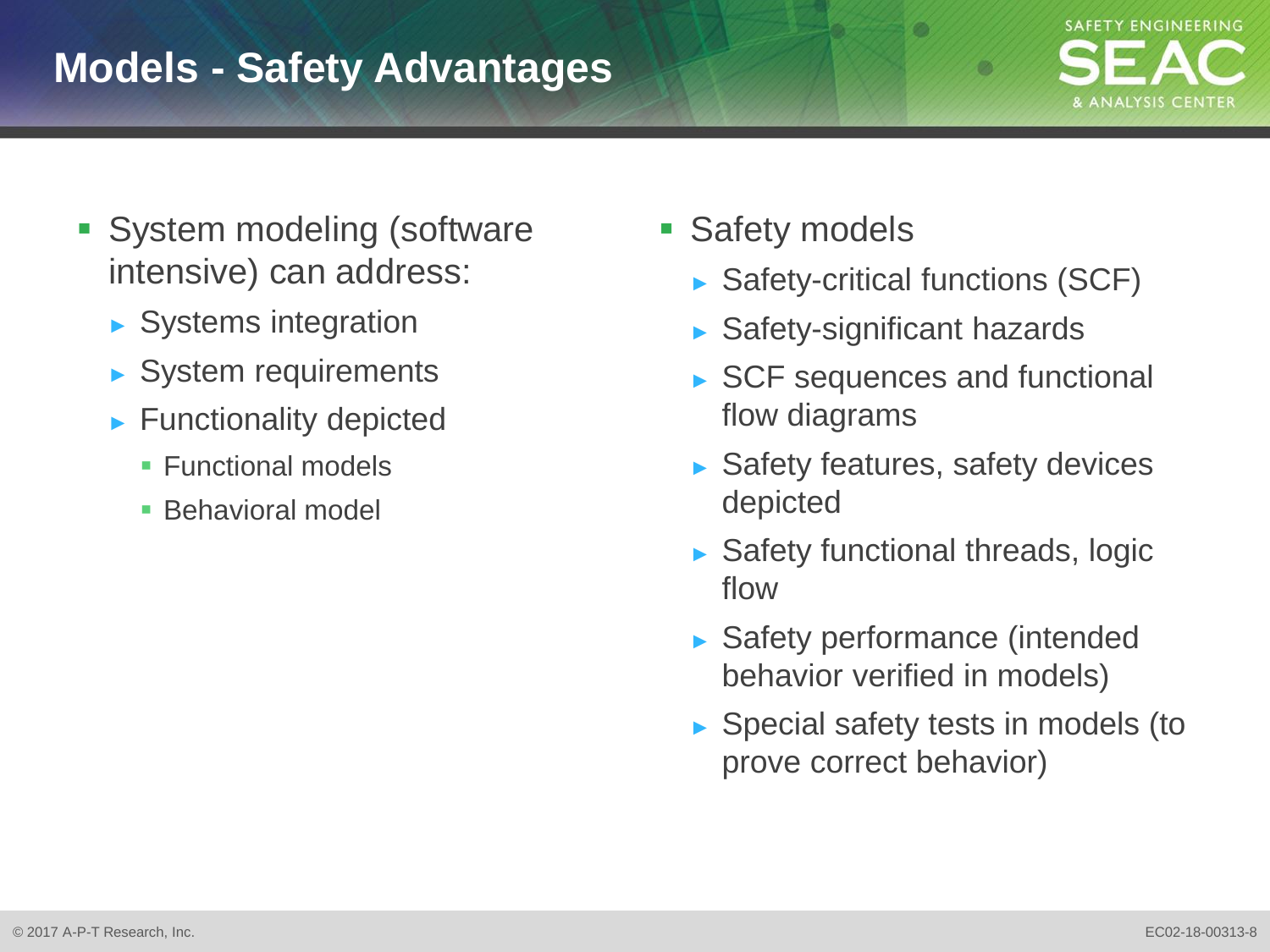## **Functional Safety Benefits**



- ► Functional Hazard Analysis (FHA) can be depicted beyond just templates
- Safety Behavioral diagrams can elaborate on safety attributes
- Functional Flow Diagrams can show safety aspects
- ► Systems integration and SOS can depict safety aspects
- ► Explicit System and Safety Requirements can be part of the model
- ► Functionality Depicted in Functional Models and Behavioral Model
- Safety Models with Safety-critical functions (SCF)
- ► Safety-significant hazards can be depicted clearly
- ► SCF sequences and functional flow diagrams can depict SCFs
- ► Safety Features, Safety devices depicted
- Safety functional decomposition, functional threads, logic flow
- ► Safety performance models can show intended behavior and verified in models
- ► Special Safety Tests in Models can help to prove correct behavior
- ► Complex Artificial Intelligence (AI) functions can be depicted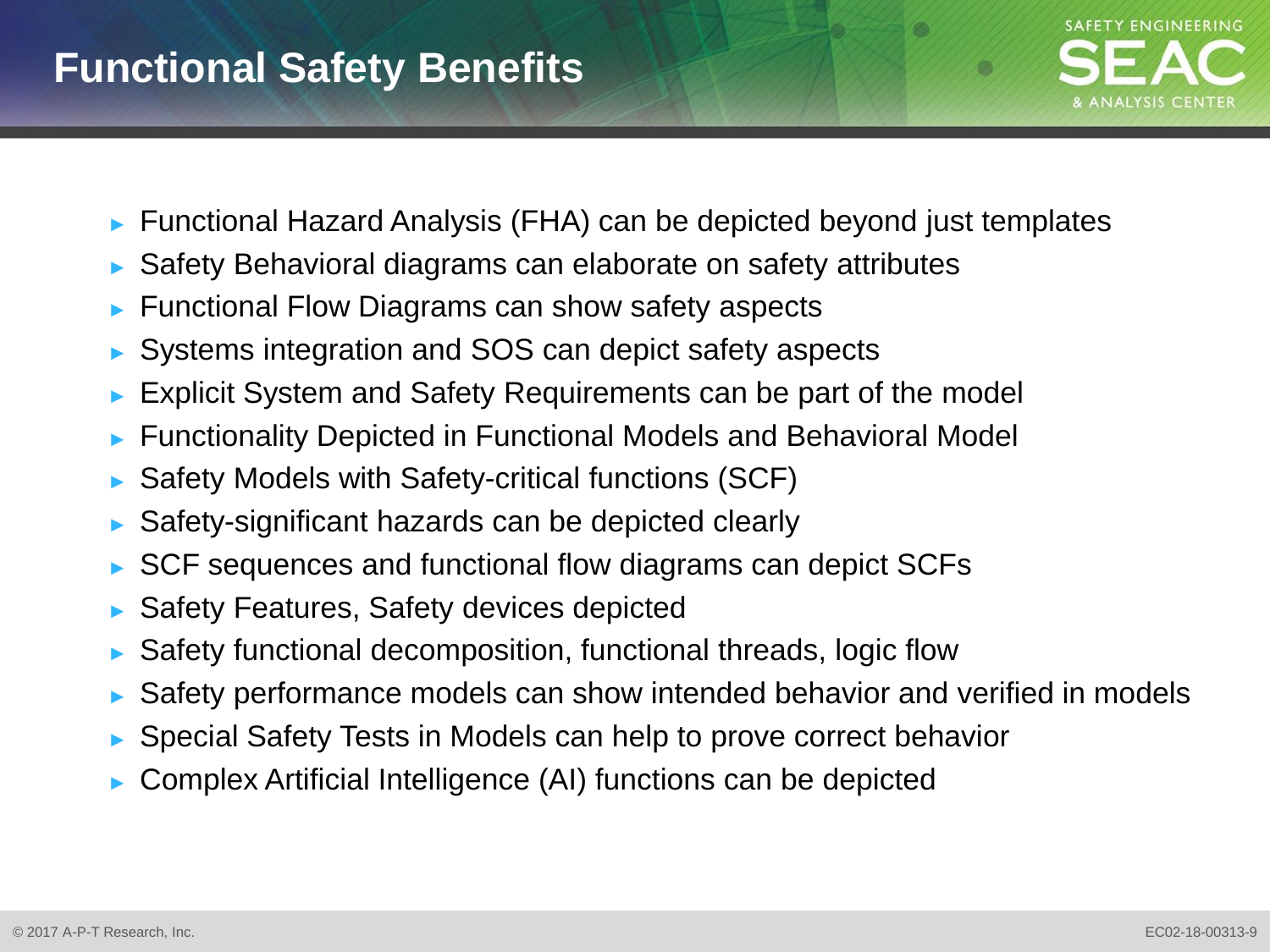## **Some Large Model Based Programs**



**COL** 

- System safety and software safety are highly involved in many modern and complex systems that use various model-based engineering processes, methods, and tools.
	- ► B-787 and newer aircraft use DO-331 Model-Based Development and Verification Supplement to DO-178C
	- ► FAA Ground Station Software uses DO-278A with DO-331 Supplement
	- ► One DoD example: Joint Services F-35 Vehicle Management Computers (VMC) since 2001.
	- ► Another DoD example: U.S. Army Multi-Mission launcher for IFPC currently using model-based software in recent years.
	- ► 2018 Digital Strategy Number One Objective is Using Models in **Engineering**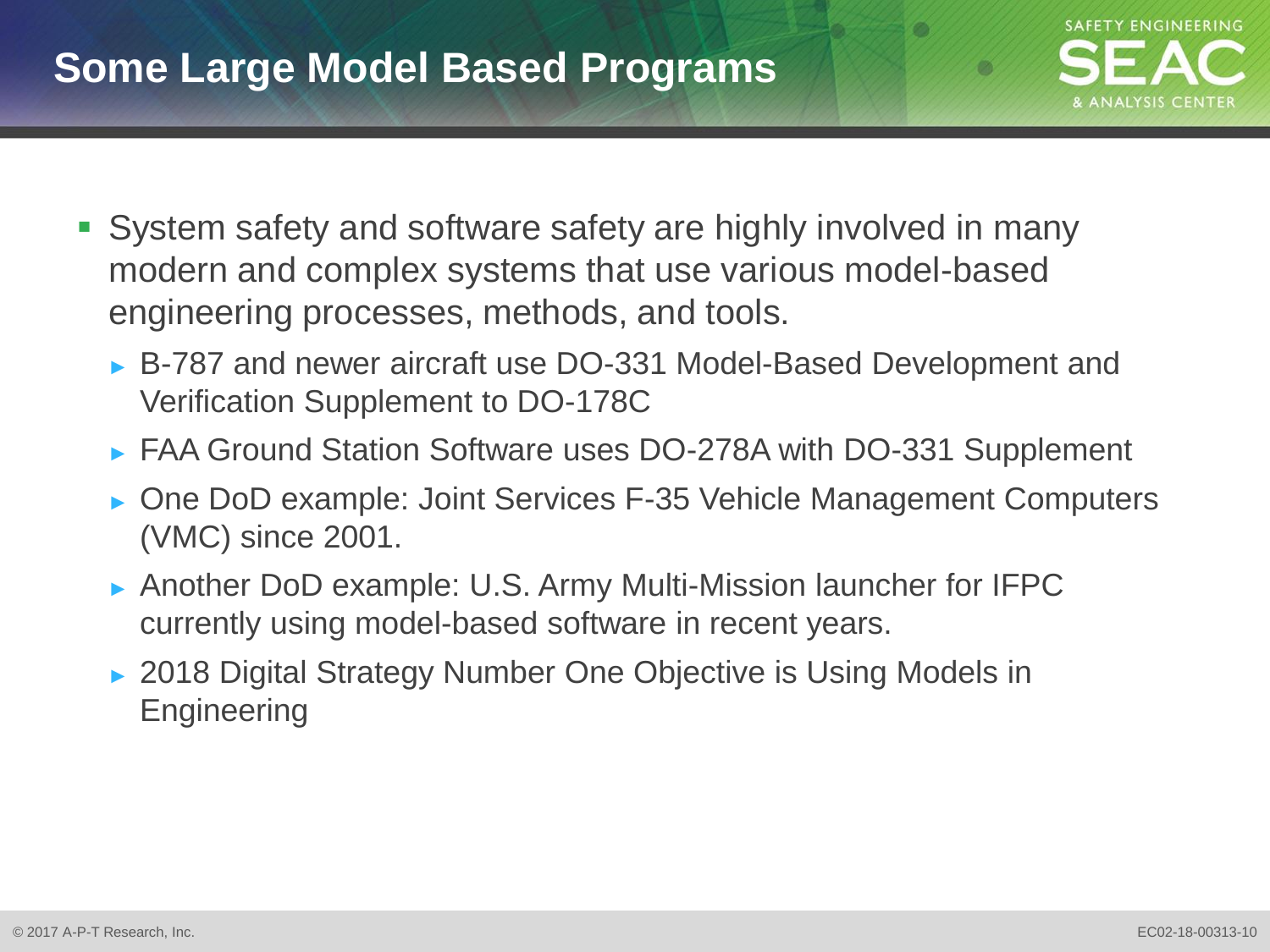## **Concepts and Precepts of Functional Safety**

- **Two Domains exists in a System** 
	- ► Physical
	- ► Functional
- **Two Domains for Safety** 
	- ► Physical (hardware)
	- ► Functional (more software involvement in behavior)
- Physical can be described in hardware, length, weight, type material
- Functional is how a system behaves or what it does (functionality)
- A system hardware configuration is accepted using a Physical Configuration Audit (PCA)
- A system software configuration is part of a Functional Configuration Audit

**SAFETY ENGINEERING**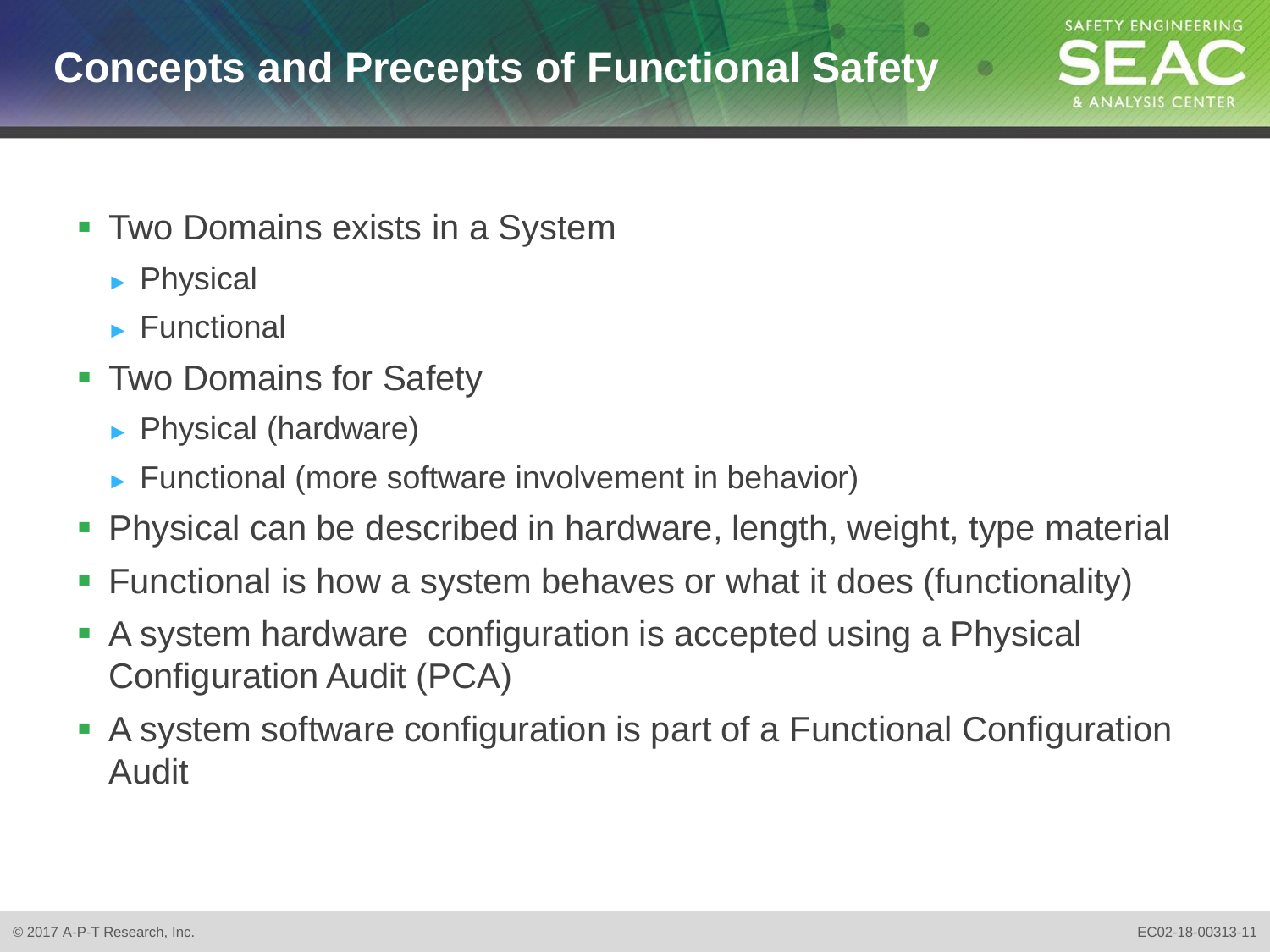

- A Modern Software Intensive System must be viewed Functionally not from a pure hardware or software perspective. Rather as a highly integrated system
	- ► The Physical System
	- ► The Software System
	- ► The Computer System
		- Functionality Provided (video, communications, command and control, sensor data, movement of surfaces, fire control solutions, autonomous control /robotics, precision weapons firing, much more)
		- System-of -systems (SOS) interoperability may involve highly integrated and complex safety critical multi-functionality.
			- ► SCFs must be identified early through SE functional analyses (FHAs, Software Safety Analyses)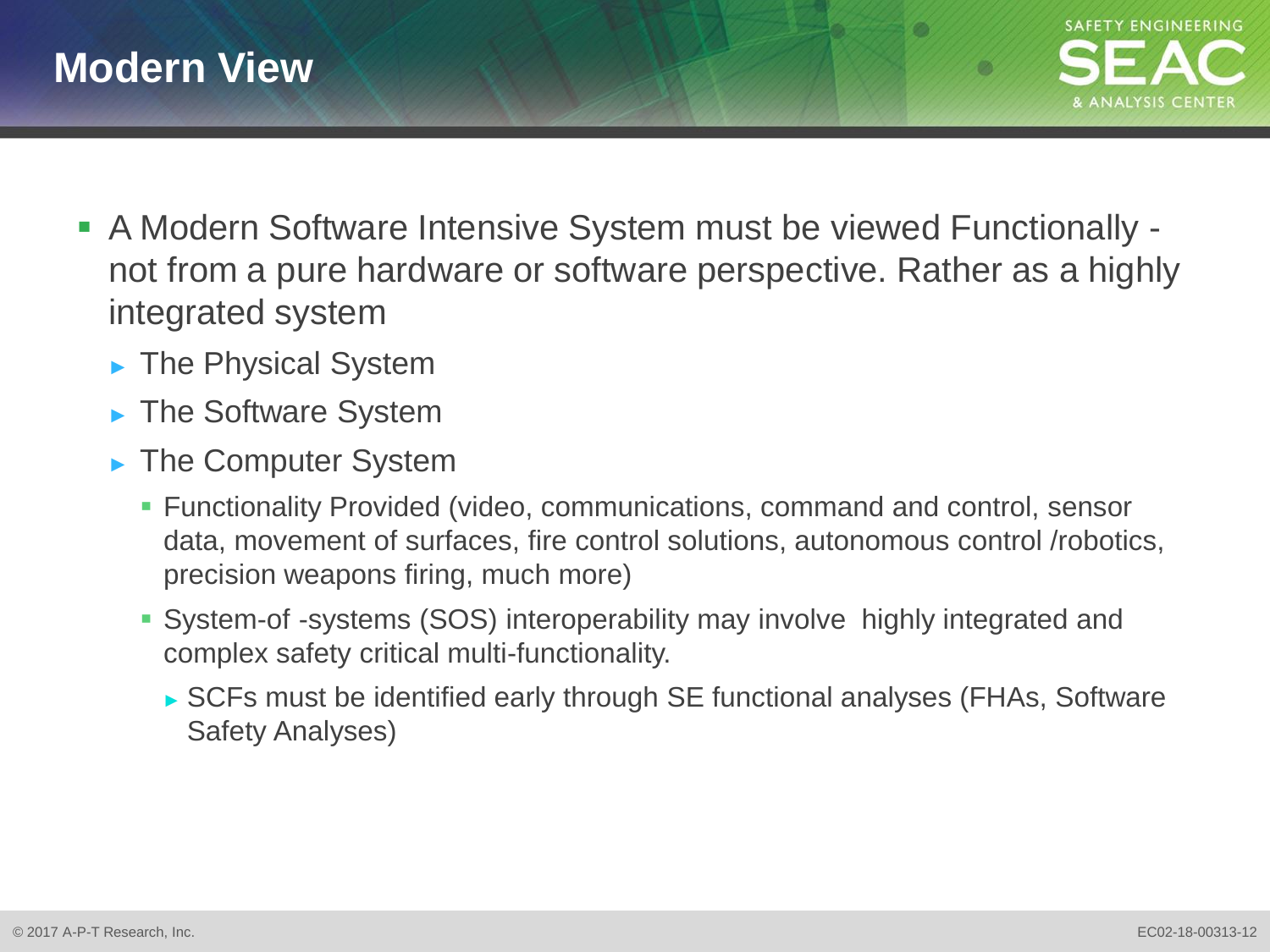## **Functional Safety Modeling Principles**

- Functional Safety Models can help precisely document Objective Safety Evidence
	- SCFs in the software instruction set
	- Safety models of the complex system architecture,
	- ► Functions, behavior, credible failure and faults
	- FHAs focus on failure conditions that cause the hazards
	- Functional causal factors that affect safety behavior are identified
	- ► How a system reacts (safely or hazardously) to situations and conditions
		- Knowing helps safety analysts fill in the uncertainty gaps and escapes of the undocumented safety details of the system behavior.

**SAFETY ENGINEERING**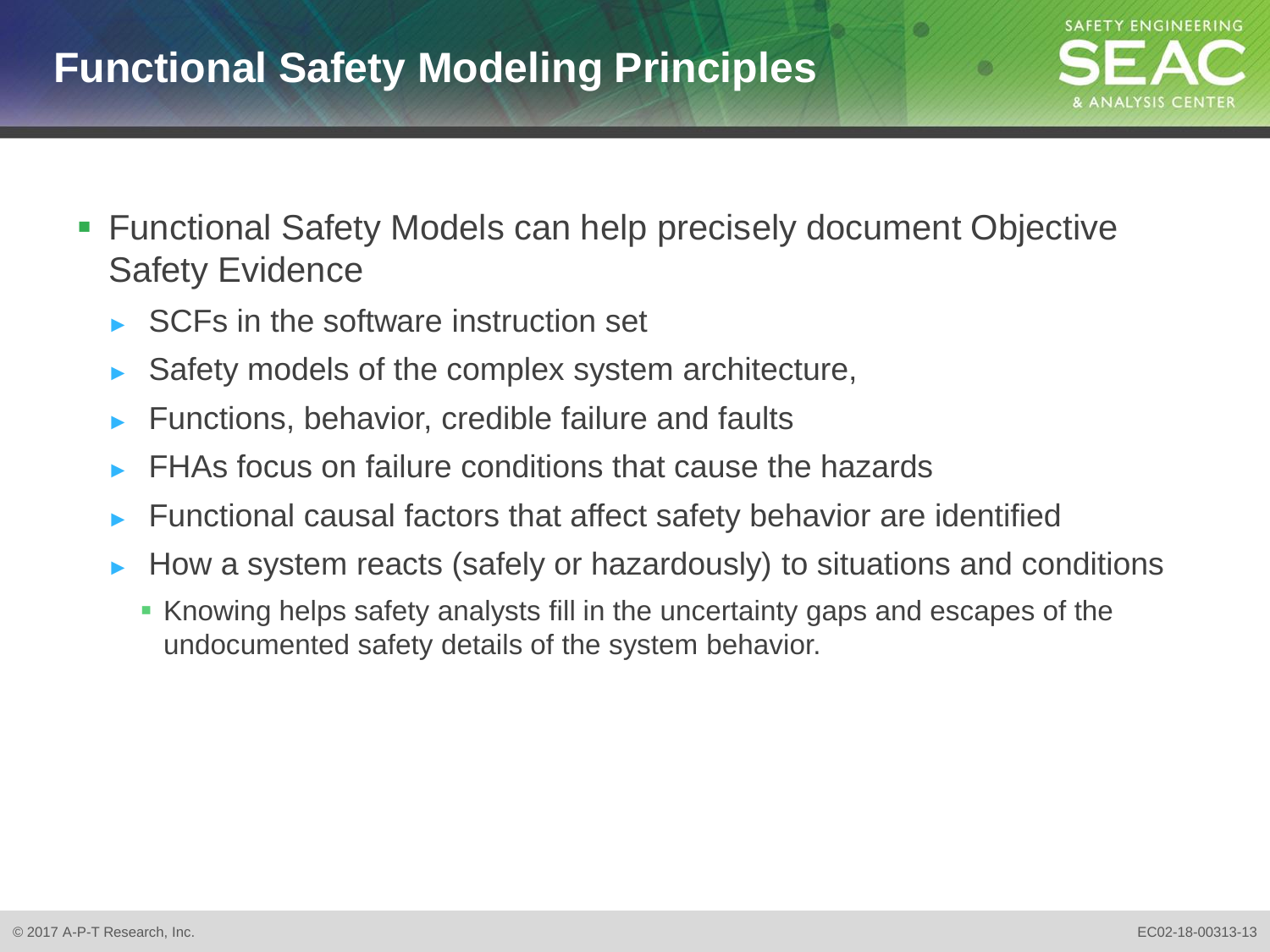## **MBSE and Software System Safety**



- INCOSE, DoD, and NASA endorse MBSE as the norm on some complex and safety-critical systems
- DoD acquisition in place for models with software intensive with complex software functionality
- MBSE has engineering development advantages for software-intense integrated systems
- MBSE used for interoperability and optimization to enhance performance in future battlefield scenarios.
- Model-based development has emerged over the past two decade as one solid solution proven to dovetail well with software engineering/software system safety goals and objectives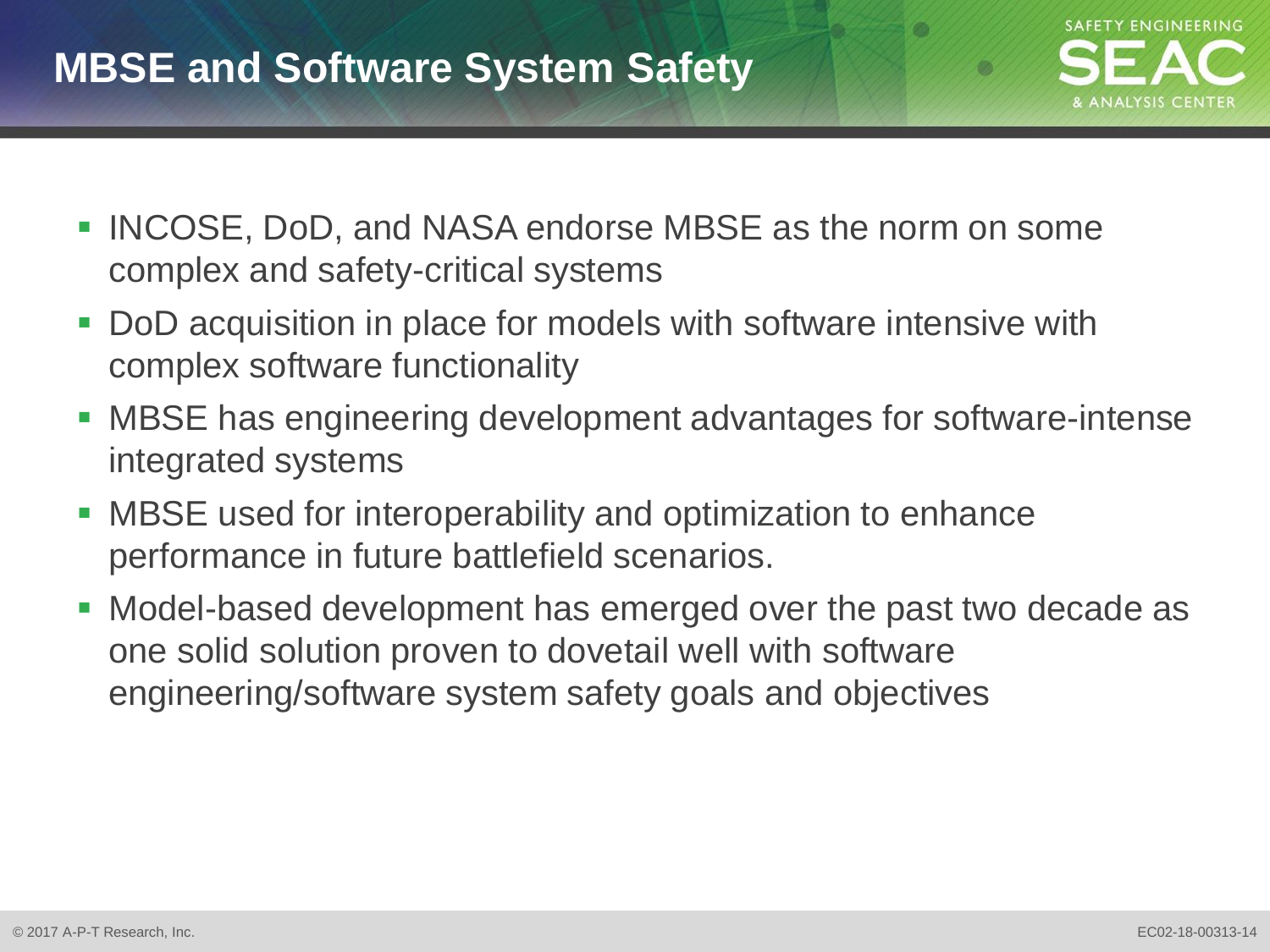Example of MBSE in place today by Army Aviation and Missile Research, Development and Engineering Center (AMRDEC) Software Engineering Directorate CoMBAT Team Process

DoDAF MBSE framework allows better behavioral allocations to be handed off to software developers (and software safety). Software safety can have inclusive inputs at use case (beginning of the process).

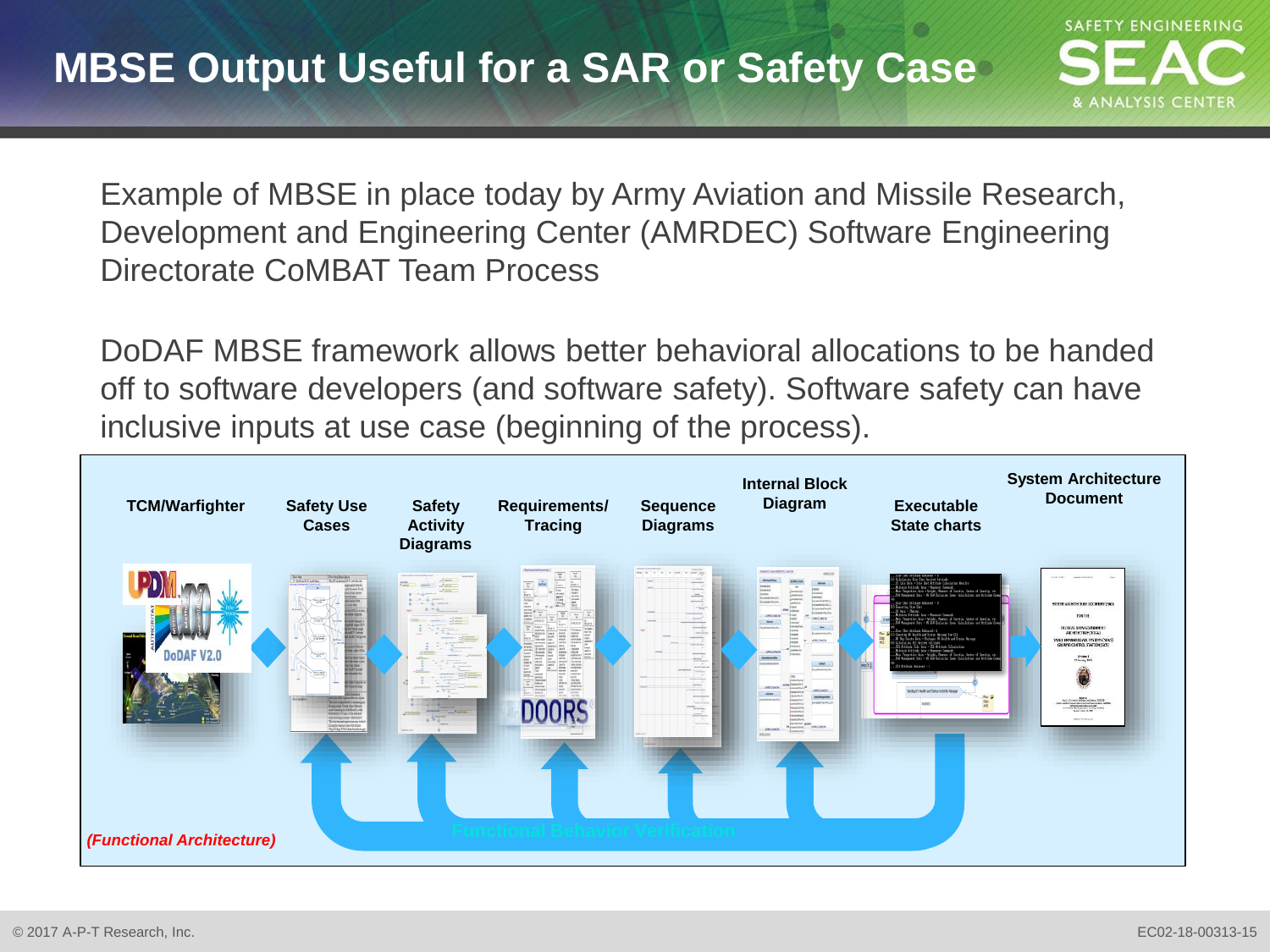## **Functional Safety Modeling Candidates**

- The following can be modeled for better program safety documentation:
	- ► Identify, Analyze, Reduce, and Accept (IARA) safety process per ANSI/GEIA-STD-0010-2009.
	- ► Functional Hazard Analyses per MIL-STD-882E Task 208. FHA, Use Cases, SCF, Functional behavior can be modeled using safety activity diagrams
	- ► Functional Hazard Assessments per SAE ARP4761. FHA, Use Cases, SCF, Functional behavior can be modeled using safety activity diagrams
	- ► Functional Design Assurance Level (F-DAL) per SAE ARP4754A.
	- ► Software Safety Analyses (6) per IEEE Std 1228-1994
	- ► Preliminary System Safety Assessment (PSSA) per SAE ARP4761. May contain preliminary models.
	- ► System Safety Assessment (SSA) per SAE ARPs. May document final safety models.
	- ► Safety Assessment Report (SAR) per MIL-STD-882E. May document final safety models as objective evidence.
	- ► Safety Case per United Kingdom Ministry of Defense (MOD) Standards and other industries. To support claims and to refute arguments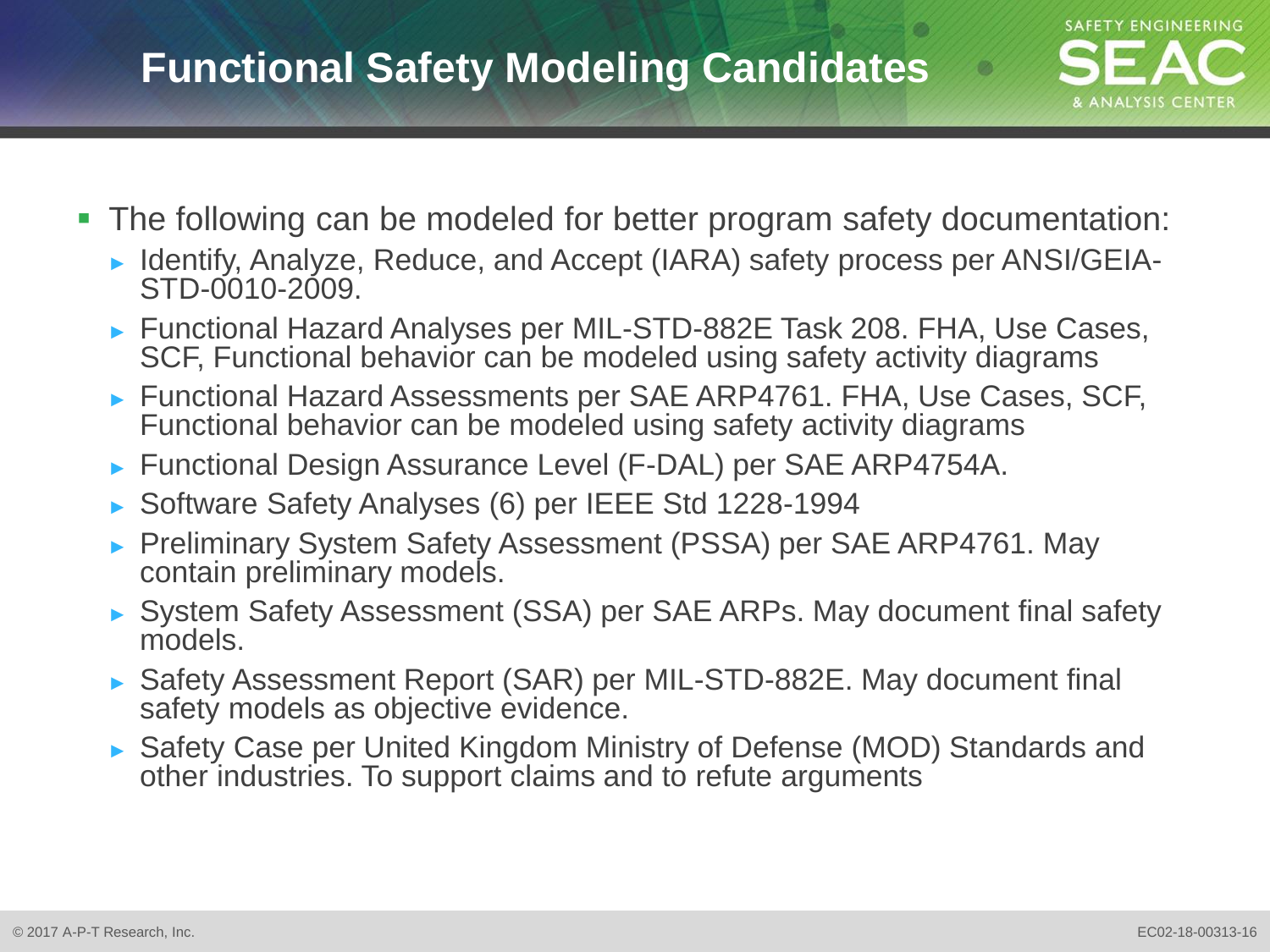- **Determine what the system and software must do to meet the safety requirements**
- I Identify the transformations of safety-significant inputs to outputs (functional/activity models)
- Model the possible credible behavioral differences (state/modes/situations/conditions models)
- **Model the incoming requests for services (safety-critical message)**
- Safety integration models (system-of-systems) should graphically depict the entire integrated system model, including interoperable systems and subsystems, from the system architecture, redundancies, safeguards, and safety features.
- **High granularity safety models may also show top-level events and/or top-level mishaps and how** the system prevents, eliminates, or controls the functions from failure conditions, severe hazards, hazardous behavior, unintended consequences, and risks.
- **Depict a model of how the system architecture and functions achieve the required safe behavior** under the given constraints. This could be showing parallel, independent and redundant systems, forms of autonomy, engineered safety features and other physical or functional hazard mitigation.
- Model any hazard or combination of failure conditions and resultant hazard and precisely how they are reduced, mitigated, closed and accepted as a manageable risk.
- Integrating existing hazard analysis methods, techniques, such as FHAs, fault trees, event trees, software safety analyses as inputs to the functional safety model showing as much of the safety behavior as possible.
- Functional modeling of software safety verification activities should ensure SCF and software behave as intended and produces the expected outcome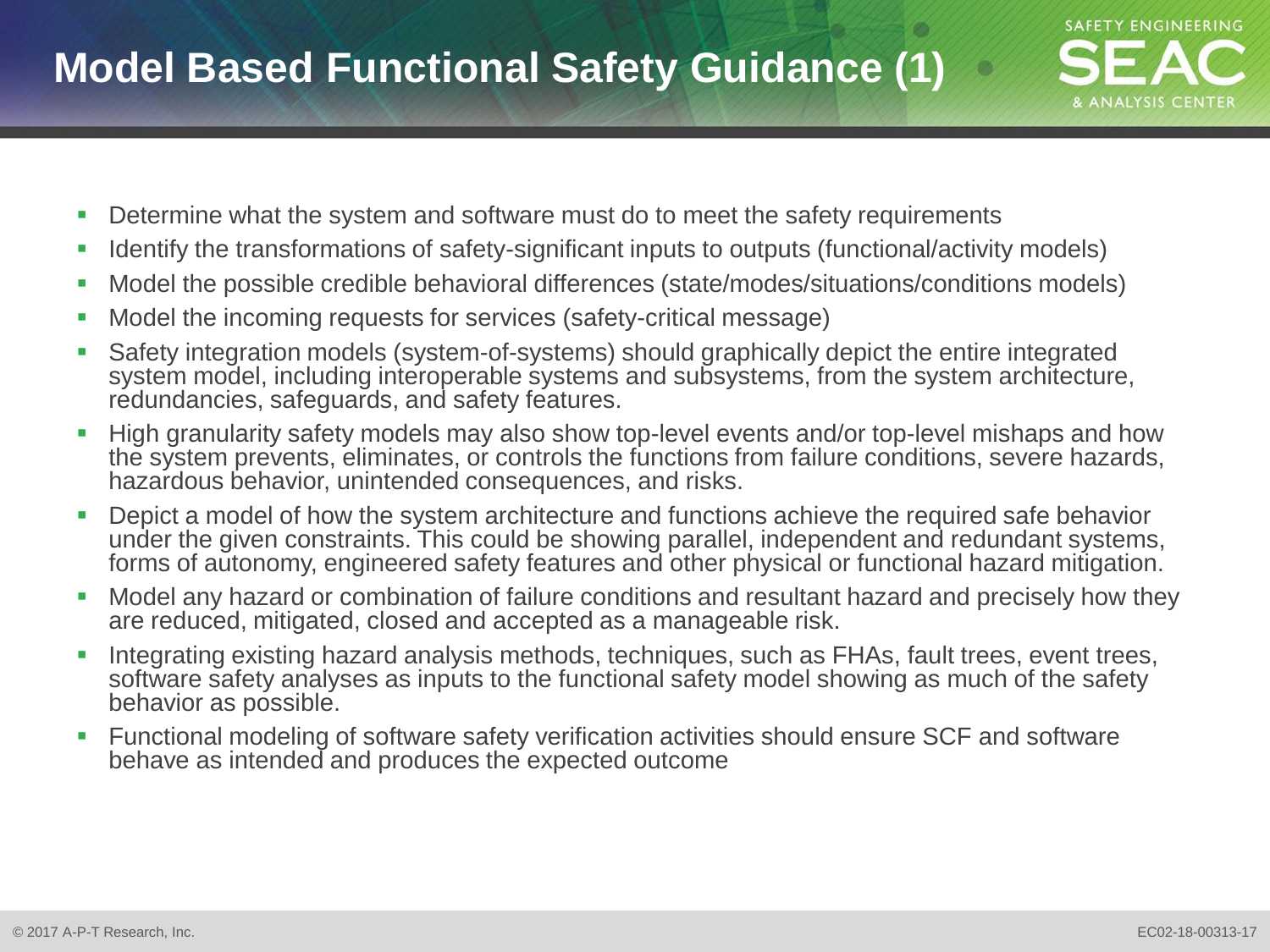## **Model Based Functional Safety Guidance (2)**

- Functional Models can help ensure SCFs do not allow undocumented, undefined, and unintended actions or consequences
- Functional Models can Functional Models of SCFs can help ensure functions and behavior perform at the intended time allocation and within its defined sequence
- help ensure SCFs behave as expected in normal/nominal scenarios, situations, and conditions
- Models can help ensure SCFs and all functions within software behave as predicted, specified as expected in off-nominal fault/failure conditions with the innovative use of fault insertion techniques of failure modes effect testing (FMETS), failure immunity testing (FIT).
- Modeling Functional Threads Analysis is tracing the safety-significant functional threads from the SRS to each CSCI to the CSC to the CSU. In some languages this could be class or type for Java language - to the software code or test script. MBFS should model complete functional threads traceability.
- Structural coverage, decision coverage, path coverage and object code branch testing can be modeled to show meeting software quality assurance and design assurance objectives of DO-178C with level A and B contributing to safety-critical software.
- Functional Design Assurance Levels (FDAL) can be modeled to show compliance with SAE ARP 4754A.
- Functions within software should have requirements and allocated test cases to continuously monitor SCFs and detect faults/failures of safety-significance.
- Functions within software should be able to monitor safety critical functions, handle detected faults in a safe manner to prevent hazards from manifesting, such as setting the system to a known safe state. These are often modeled.
- Functional failure conditions should be detected to alert operators and systems by annunciating fault/failures and take autonomous actions to set to a safe state without immediate operator interaction. These are often modeled.
- Autonomous systems are ideal candidates for modeling and most large contractors construct functional behavioral models to prove system functionality works with minimal operator intervention.

**SAFETY ENGINEERING**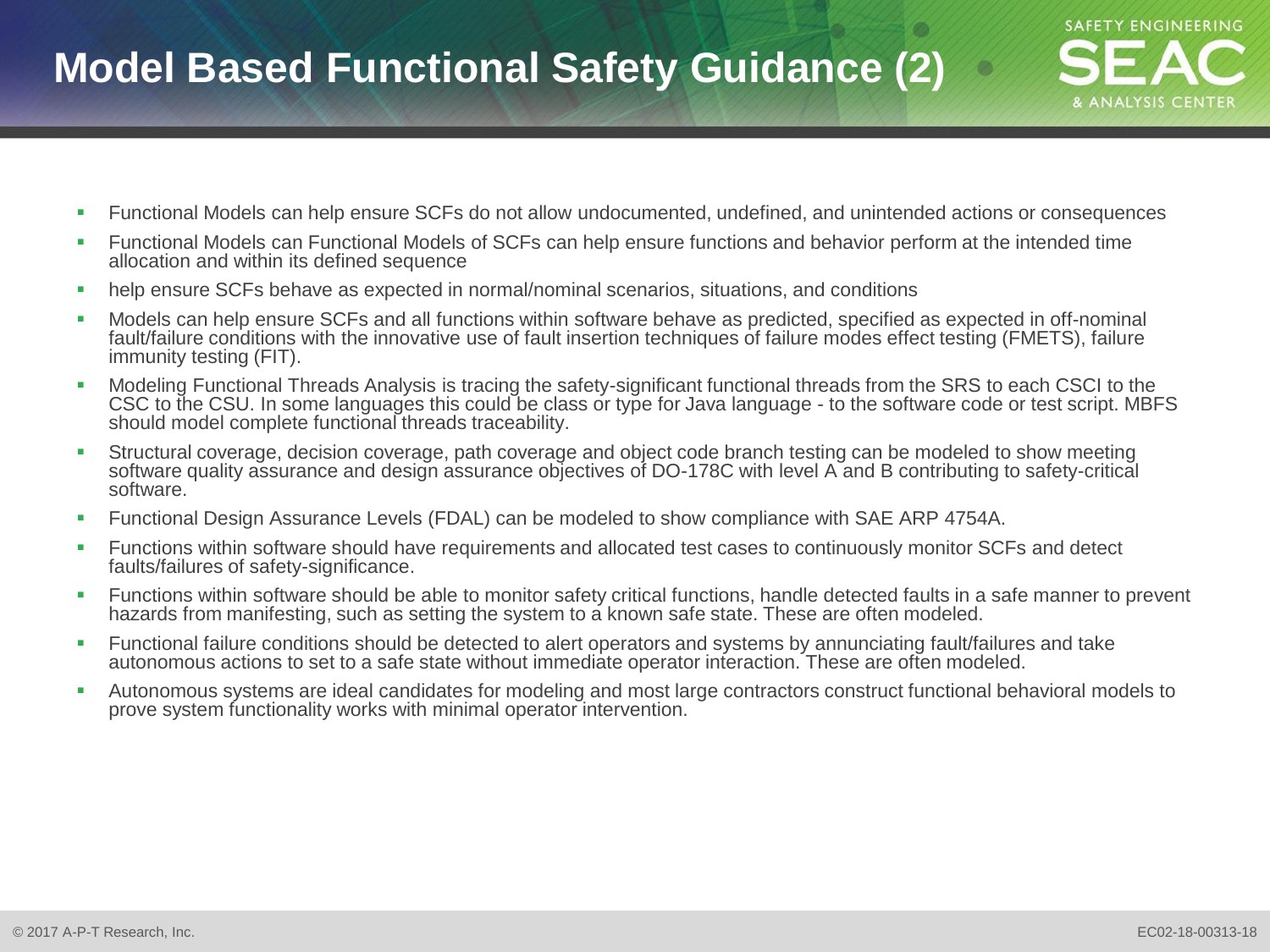# **It is all about modeling behavior of safety aspects and attributes**



- OMG SysML is one of many popular ways in activity diagrams to decompose Use Case, Capability requirements into FUNCTIONAL **BEHAVIOR** 
	- ► FUNCTIONAL **Decomposition** and BEHAVIOR are KEY to understanding the SAFETY ATTRIBUTES OF A SYSTEM
	- ► MODELING FUNCTIONAL FAILURE CONDITIONS CAN HELP DETERMINE HAZARDS
	- ► Documenting Safety Behavior in Models Beyond Hazard Analysis Templates – can show explicit behavior in normal and off nominal environments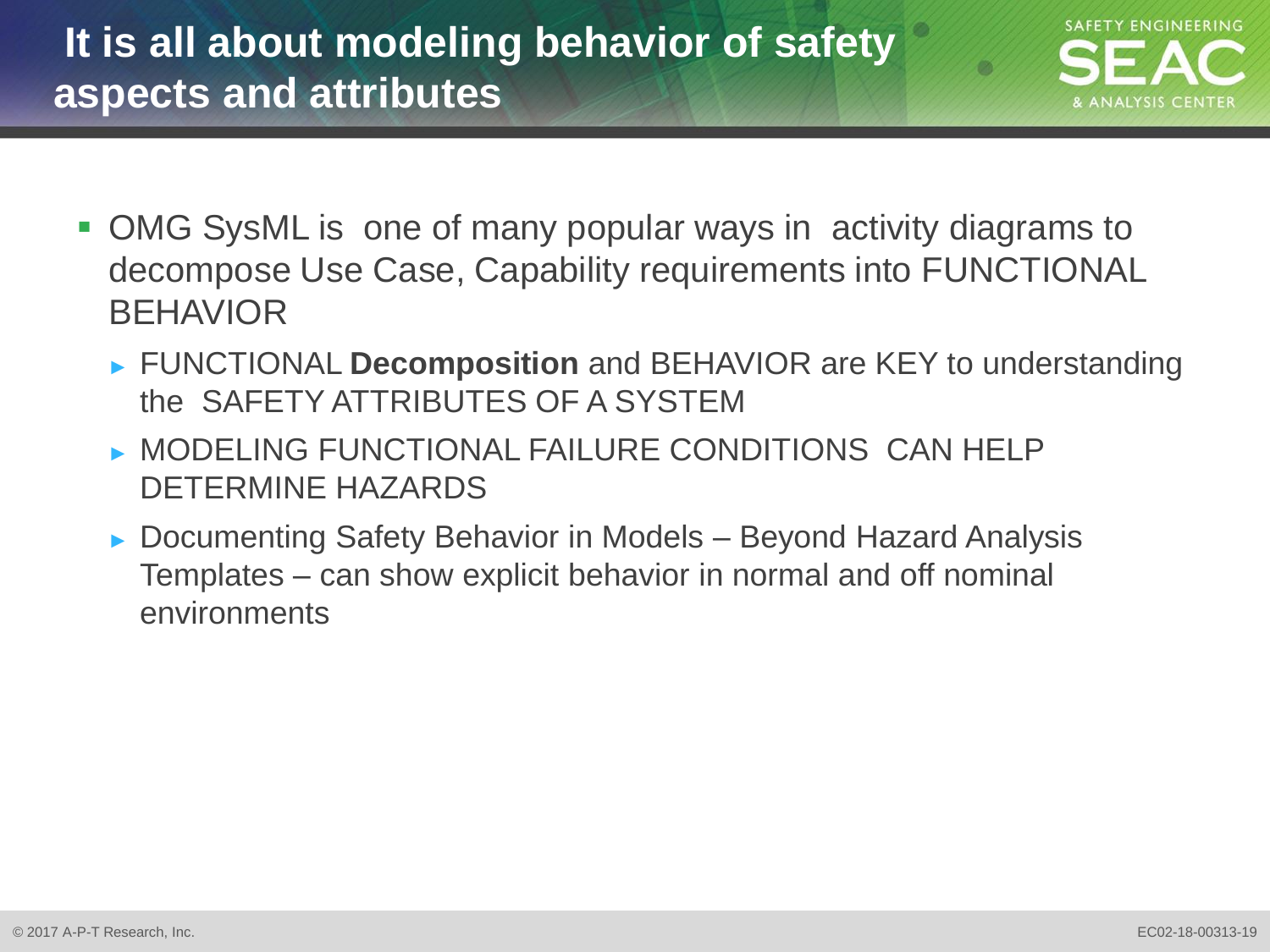**COL** 

- DO-330 Tools is a supplement to DO-178C. It does not endorse any specific tool.
- **Some common industry MBSE tools** 
	- ► Rhapsody (Trademark) provides a consistent design model that is also tied to requirements
	- ► Rhapsody is one of many Enterprise Tools supportive of UML/SysML tools.
	- ► Safety attributes can be added throughout model-based tools and linked to DOORS (to Rhapsody) or other safety requirements for full traceability from USE CASES, to DOORS, TO MODELING TOOLS and links to safety actions and produced artifacts.
	- ► Many tools available with excellent capability to help augment safety case with graphical and highly visual flow representation of safety aspects and attributes vs. just words.
	- ► Magic Draw Rhapsody, SIMULINK, MATLAB, many more excellent tools
	- ► SCADE, ANSYS Medini are popular safety-critical tools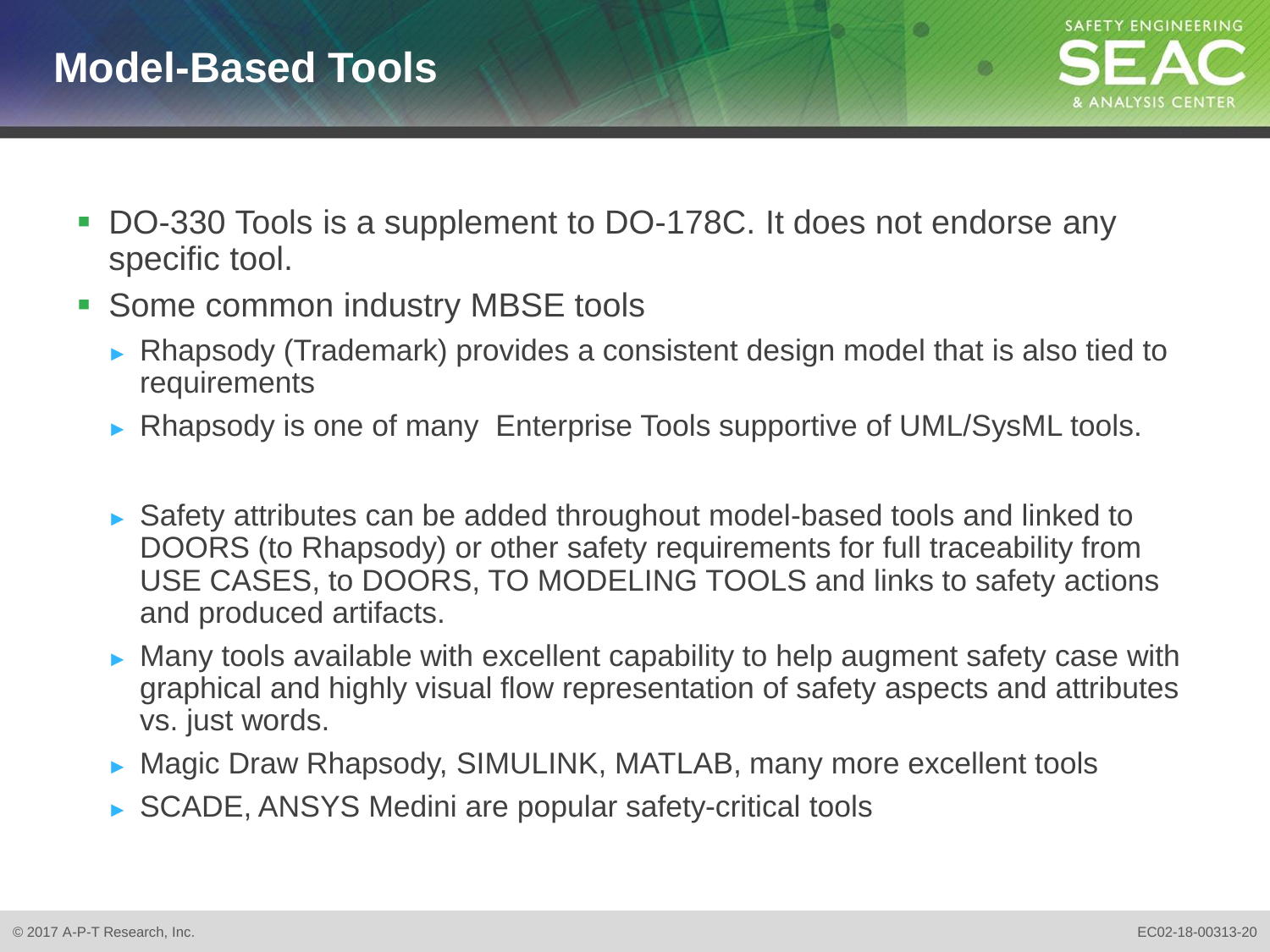# **Some System Safety Advantages of Model-Based Development**



- If so designed, MBSE can show the "big safety picture" and explicit safety functions, safeguards, safety features with easy-to-interpret sequence flow diagrams and behavioral flow diagrams of safety-critical functions.
- MBSE improves engineering collaboration, teaming, and communications across domains – same core representation – for safety documentation
- System engineering, software engineering, and safety engineering processes and actual FUNCTIONS and normal/failure CONDITIONS can be visualized vs. word interpretation that can be vague and ambiguous
- **Proposed changes (safety changes) can be evaluated**
- More consistent safety documentation and traceability improve technical integrity
- Already validated auto-code generation using the tools to perform them can be better analyzed in a model-based setting. A plus for safety.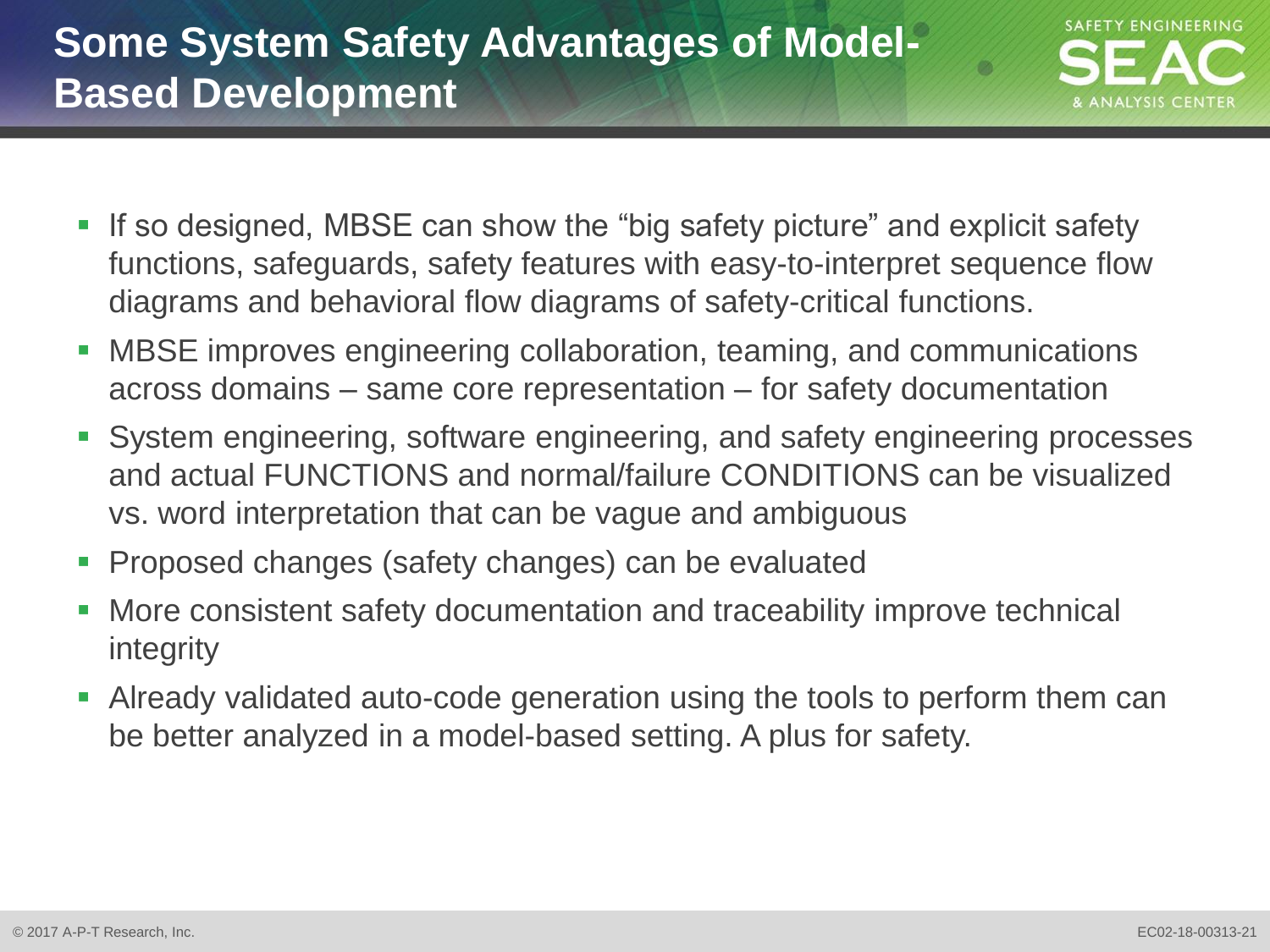**OK** 

- Many Tools Research them online using BING or GOOGLE
- Many copyright diagrams are online.
- OMG SysML is one of many popular ways in activity diagrams to decompose Use Case, Capability requirements into FUNCTIONAL BEHAVIOR
	- ► FUNCTIONAL **Decomposition** and BEHAVIOR are KEY to understanding the SAFETY ATTRIBUTES OF A SYSTEM
	- ► MODELING FUNCTIONAL FAILURE CONDITIONS CAN HELP DETERMINE HAZARDS
	- ► Documenting Safety Behavior in Models Beyond Hazard Analysis Templates – can show explicit behavior in normal and off nominal environments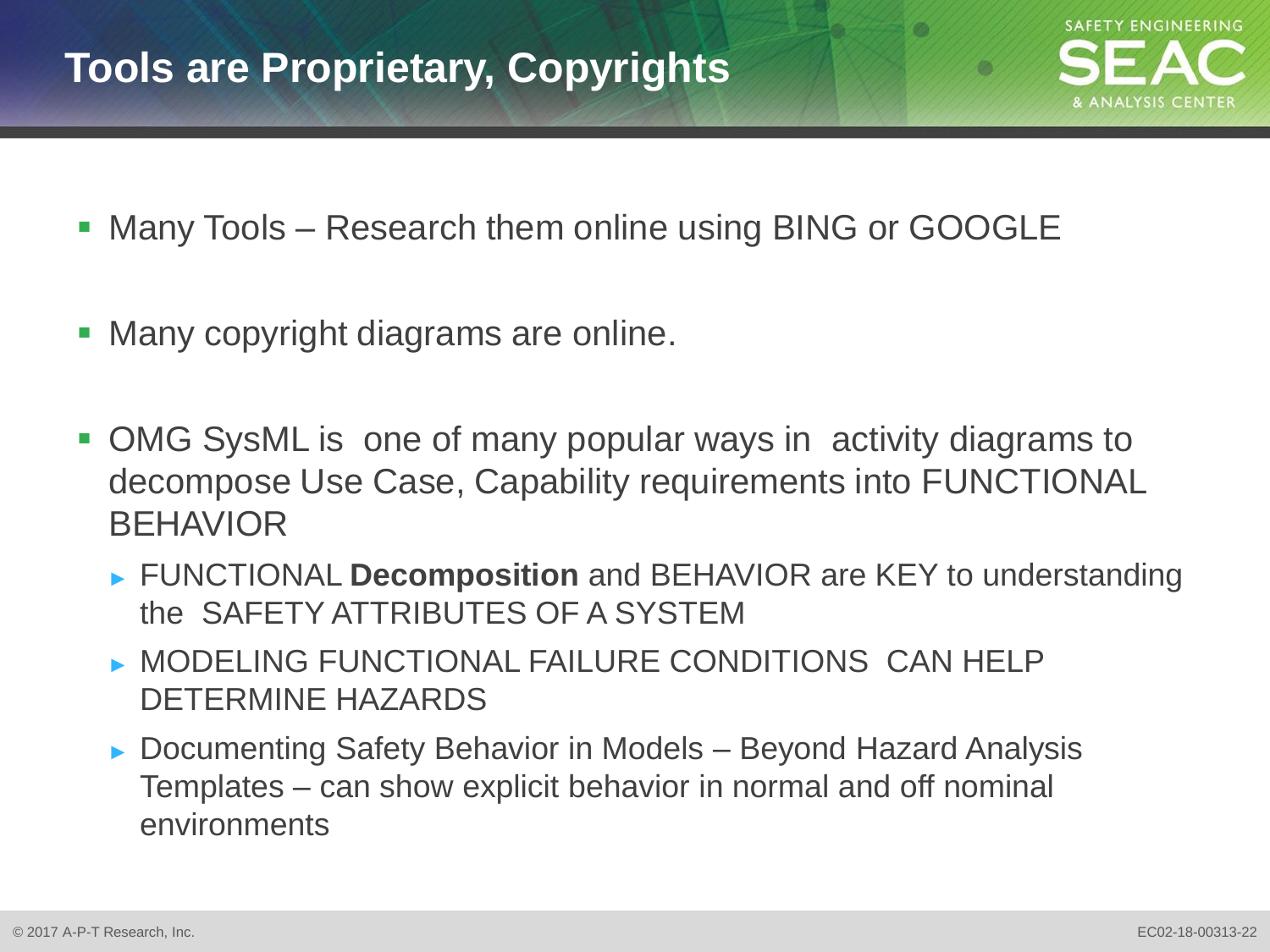

m

DO-331 is titled "Model Based Development and Verification Supplement to DO-178C and DO-278A"

- DO-178C rewrite completed in 2012 with model-based development and verification
	- ► DO-331 promulgated as a separate DO since new methods required guidance
- Most modern airborne aviation systems, avionics, flight controls, engine controller software for DO-178C level A and B software (safety-critical functions) have various types of model-based development, model-based architecture using many processes, methods, and techniques.
- Aviation Safety & Airworthiness with subsets of system safety, software safety, software design assurance all require integration into the model-based environment to ensure requirements are met.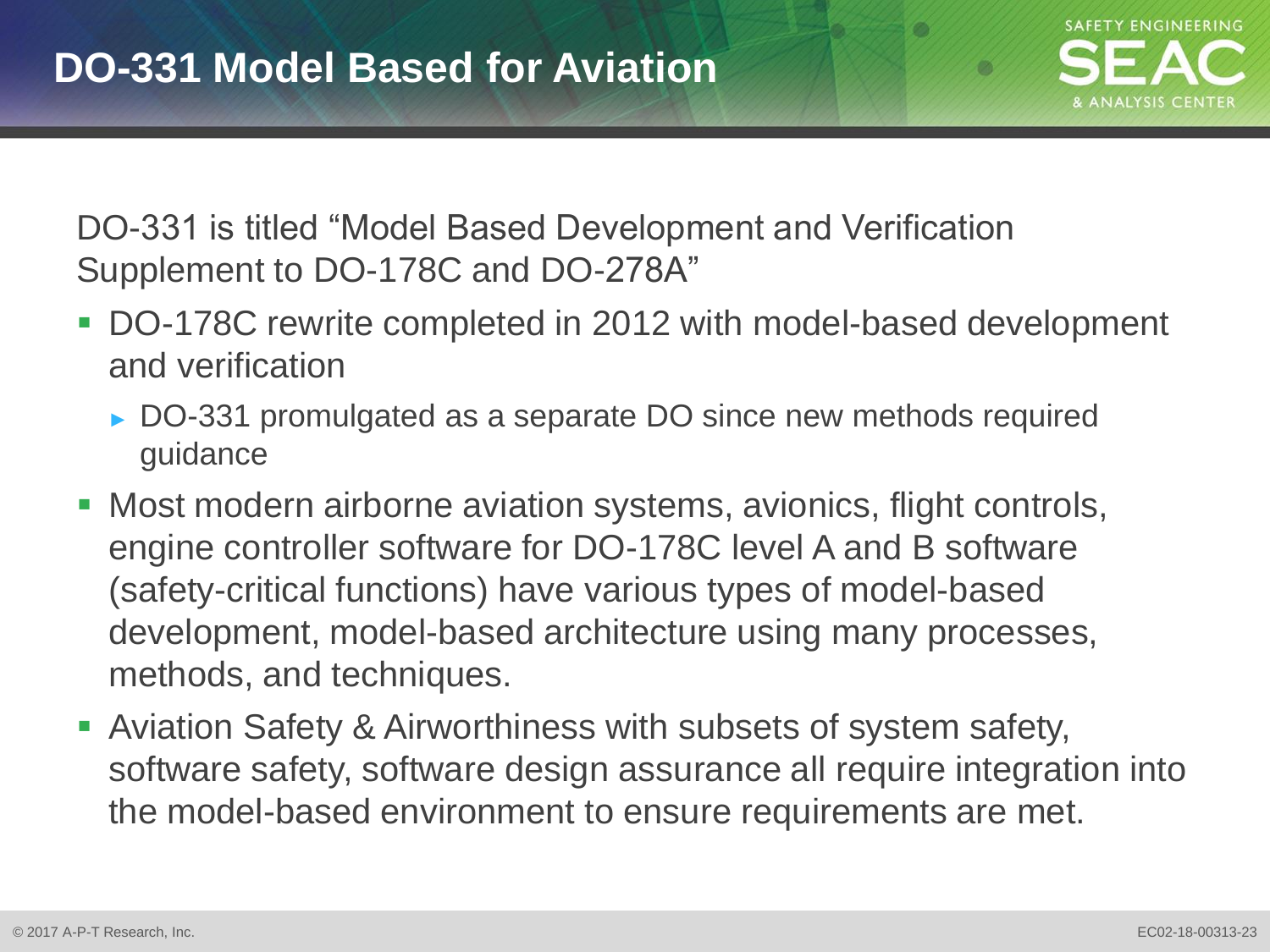

**COL** 

### **Objectives for DO-178C suite of documents, including the supplements:**

- Promote safe implementation of aeronautical software
- Provide clear and consistent ties with the systems and safety processes
- Address emerging software trends and technologies
- Implement an approach that can change with the technology
- Industry-accepted guidance for satisfying airworthiness requirements for avionics equipment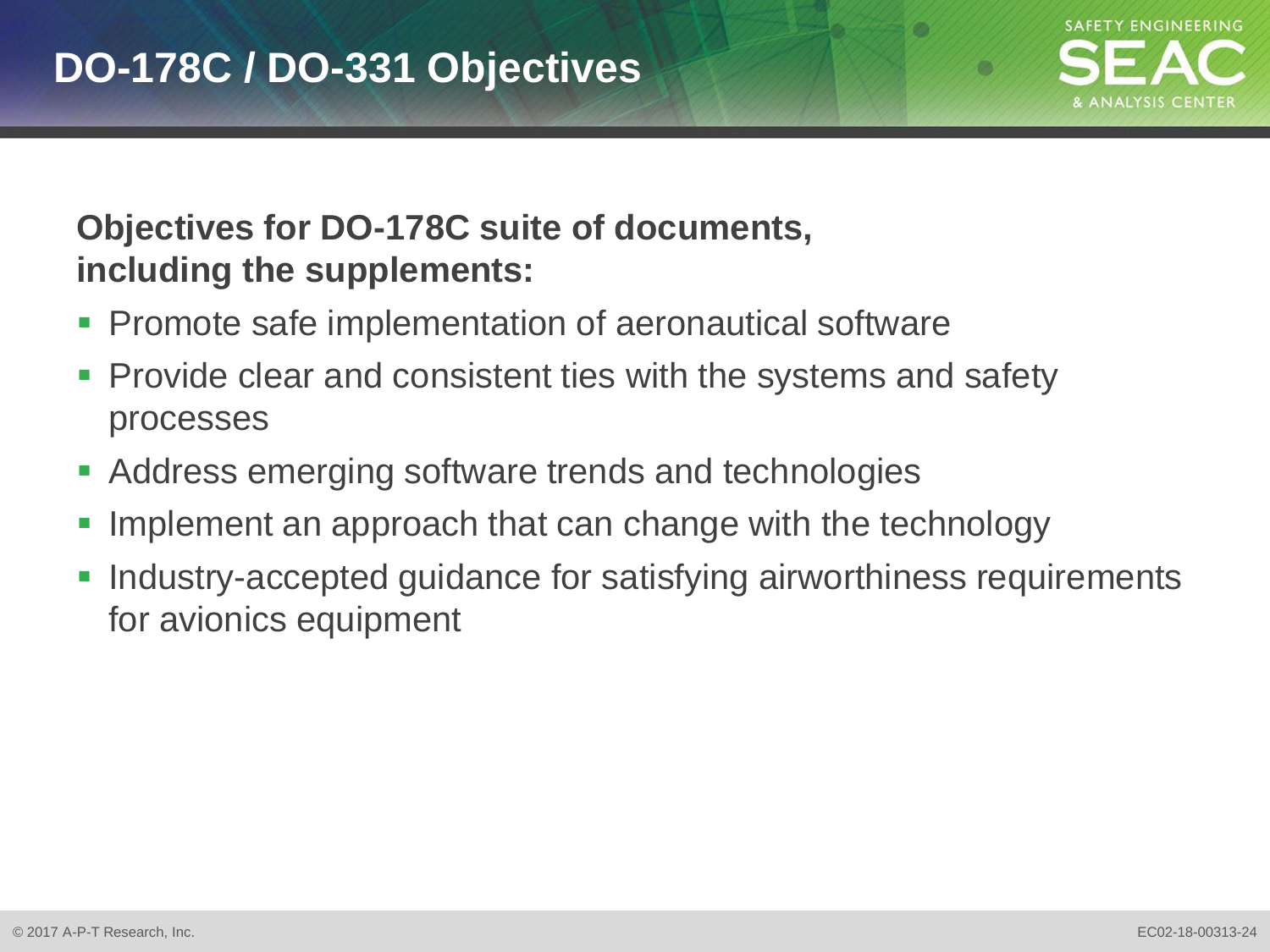## **Purpose of DO 331 in Software Safety Area**

- **Industry-accepted guidance for satisfying airworthiness requirements** for avionics equipment
	- $\triangleright$  To provide guidelines for software to comply with:
		- **Proof of no intended function**
		- **Proof of performance in an avionics LRU installation**
	- $\triangleright$  To provide agreed criteria consistent with civil certification authorities
	- ► By treaty agreement, this applies to NATO nations and any other countries recognizing this set of guidelines for aviation software

### **Results Needed**

- ► Agreed criteria for airworthiness certification requirements for software that doesn't differ from one person or certification authority to another
- ► Allows for recognition of an aircraft model capability by air traffic control for airspace access and interoperability

**SAFETY ENGINEERING**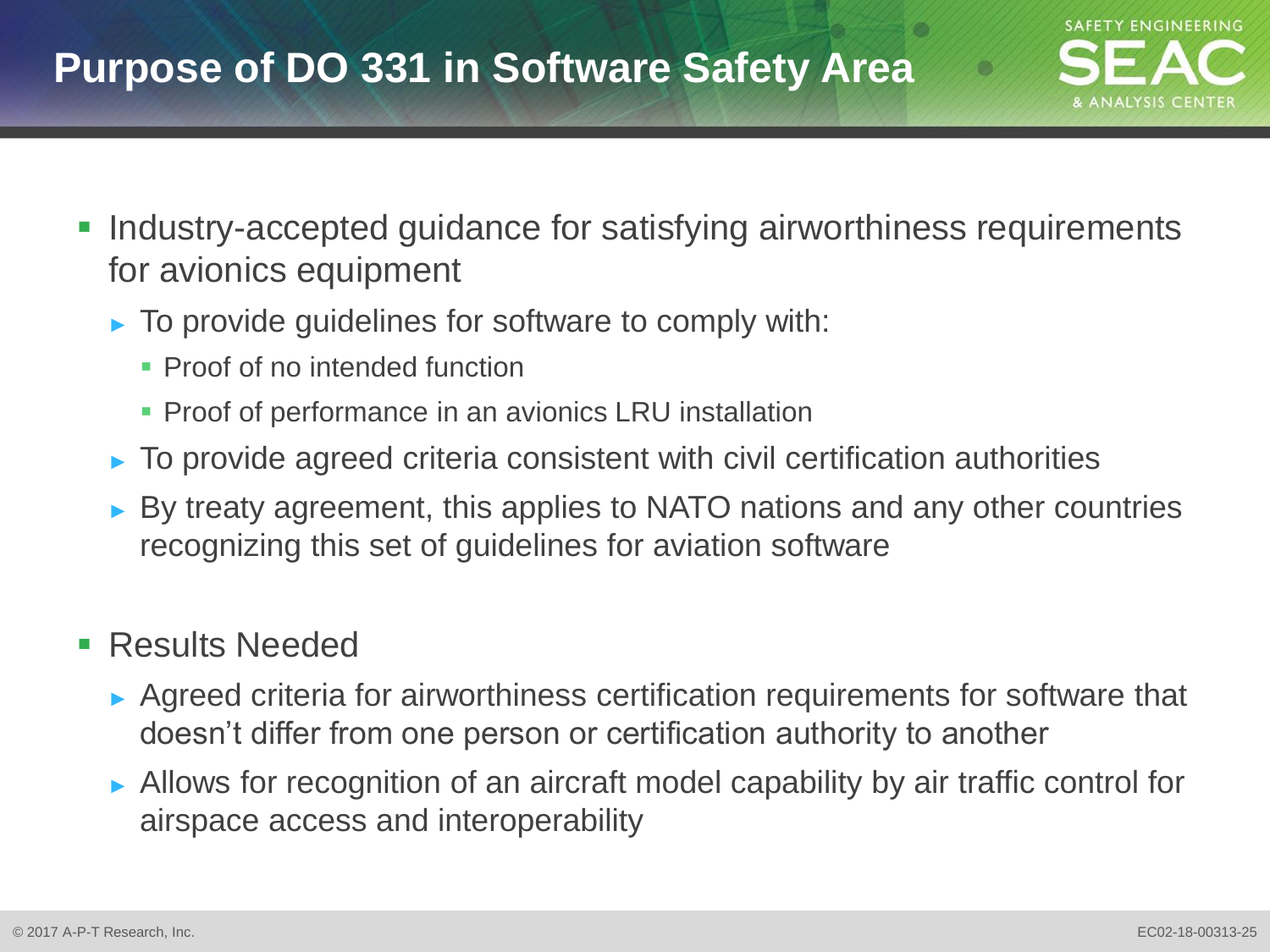

**COL** 

DO-331 Model-Based Development and Verification Supplement to DO-178C and DO-278A

- **Objectives for DO-178C suite of documents, including the Supplement DO-331.**
	- ► Promote safe implementation of aeronautical software
	- ► Provide clear and consistent ties with the systems and safety processes
	- ► Address emerging software trends and technologies
	- $\blacktriangleright$  Implement an approach that can change with the technology
	- ► Industry-accepted guidance for satisfying airworthiness requirements for avionics equipment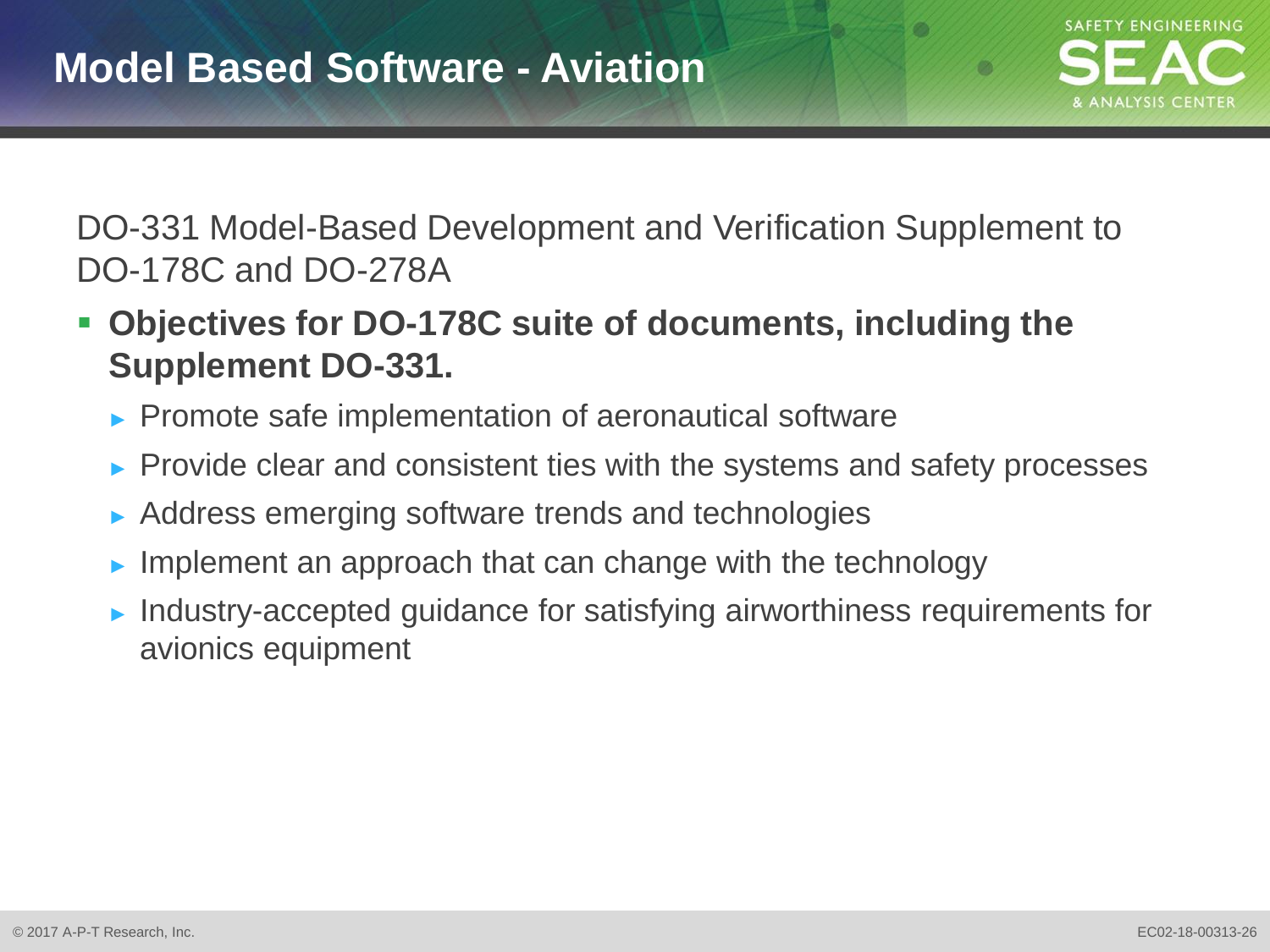m

#### **Model-Driven Architecture (MDA)**

- System and software architecture enhances software safety
- Standardized approach from Object Management Group (OMG) based on consortium from aerospace, healthcare, high technology, government.
- Meshes well with complex domain engineering and software-intensive systems
- Structure and convention is vital to safety-critical systems and software
	- ► Object-oriented technology
	- ► Uniform Modeling Language (UML), XML, SySML, others
	- ► Platform Specific Models (PSM)
	- ► Robust Real Time Operating Systems (RTOS) for safety certification
		- **Middleware layer between application software and RTOS**
		- **Deterministic behavior in the safety domain**
		- Kernels, wrappers, integrity protocols contribute to safety and security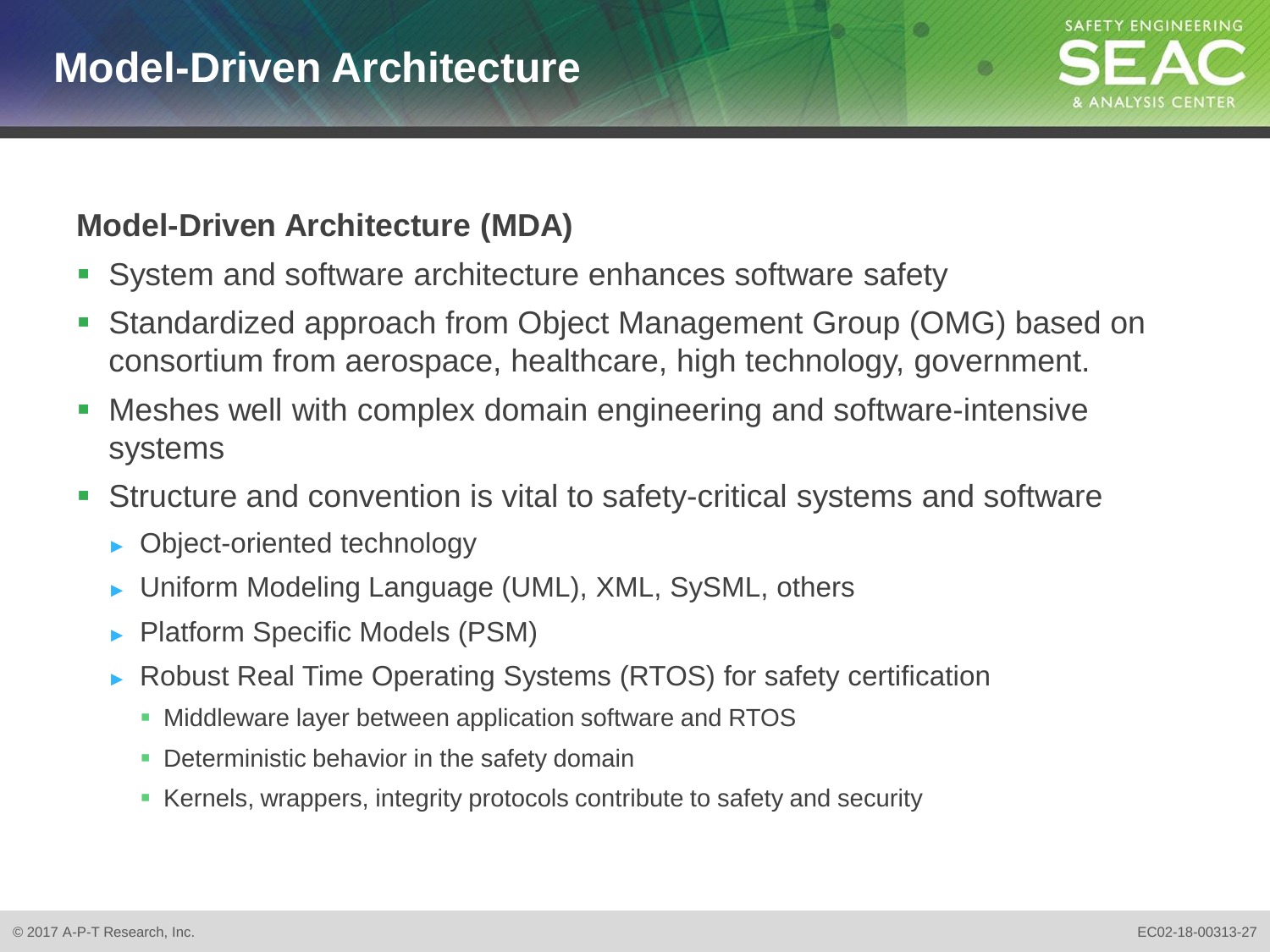### **MDA and Safety Models**



- Model-Driven Architectures (MDA) and various computer platform independent models, platform-specific models, or dual or multi-core models should be qualified for the intended operating environment.
- Safety models can show platforms and systems capable to retain SCFs (no loss of function) by hosting safety-critical applications with various forms of redundancy.
- Parallel and independent redundant systems can be modeled to show mitigation of hazards, lower probability of total failure, design safety features to mitigate safety risks.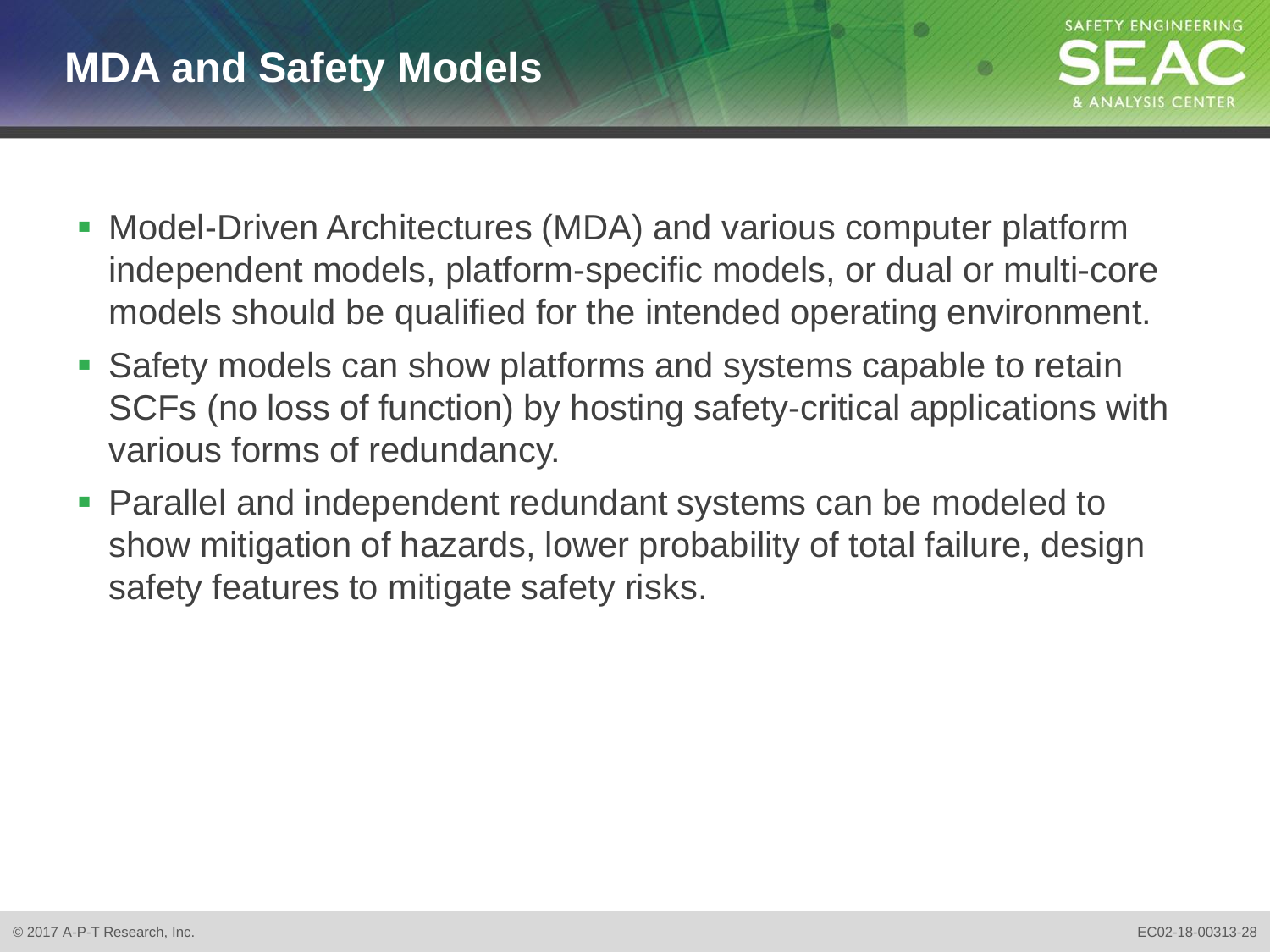**SAFETY ENGINEERING** & ANALYSIS CENTER

#### **Context for use of DO-331 MBD**



for MBD aspects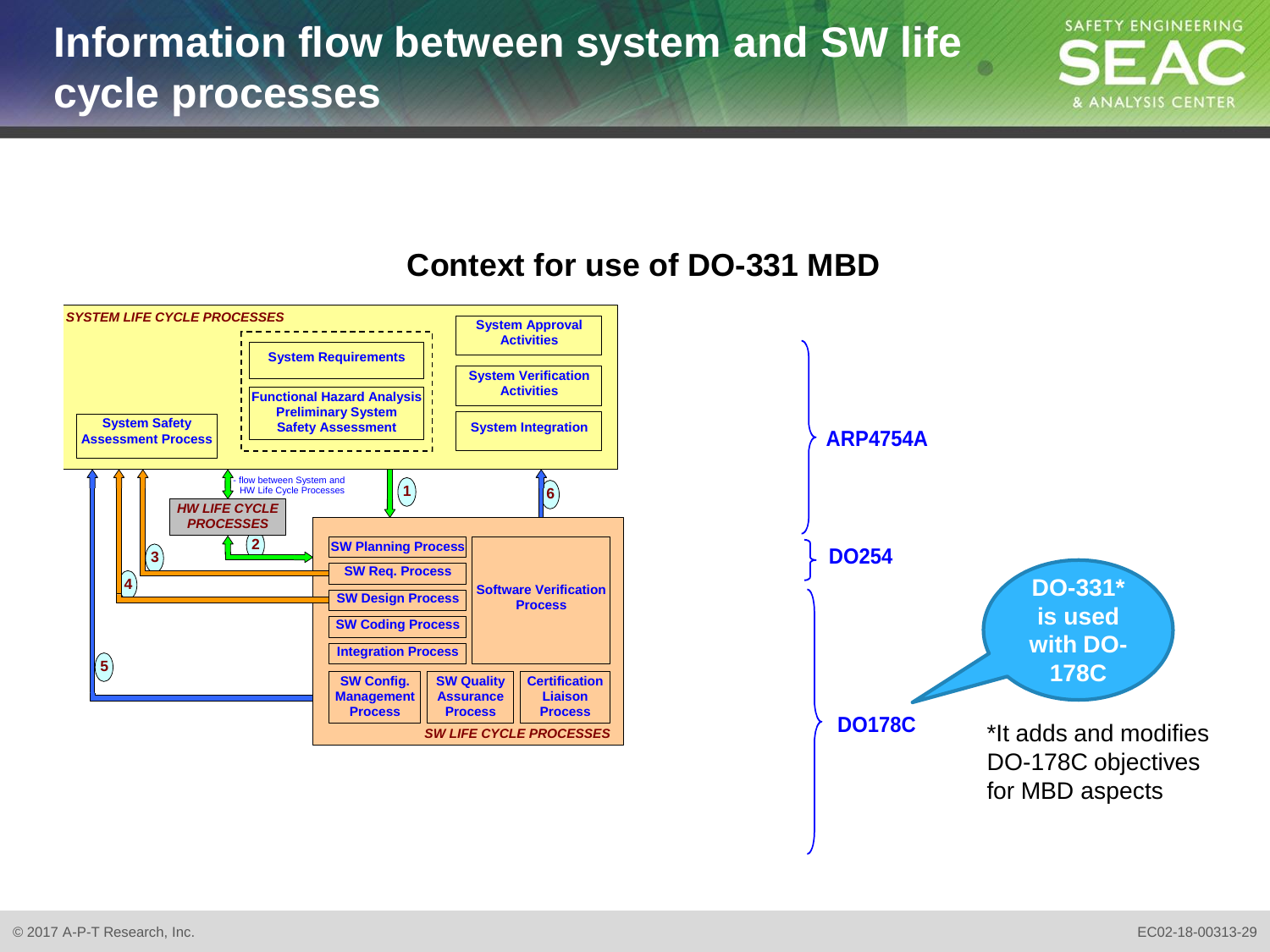# **Functional Safety Activity Diagram**



- Activity Diagrams depicting functions using SYSML and common tool set
- The following safety activity diagram using SYSML depicts functions of a simple mixing function and how such can be modeled in detail. The SYSML models shows the chemical mixing process to determine timing, valve angle, mixture, temperature, and limits.
- The second activity diagram shows how software is used to monitor health and status to mitigate a hazard by detecting an out-of-limits temperature, and/or valve anomaly to shut down the process. Any safety function, simple or complex can be modeled using SYSML.
- Such models should be included in safety documentation as convincing, objective evidence the function is well understood and designed to mitigate hazards and risks. Activity Diagrams are valuable to show exactly how a SCF behaves under normal or abnormal failure conditions, but SYSML diagrams can show virtually any safety activity and are highly encouraged in the mix of safety tasks to convincing evidence and proof of safety concept or safety features.
- Source: Pie Valley Consulting LLC.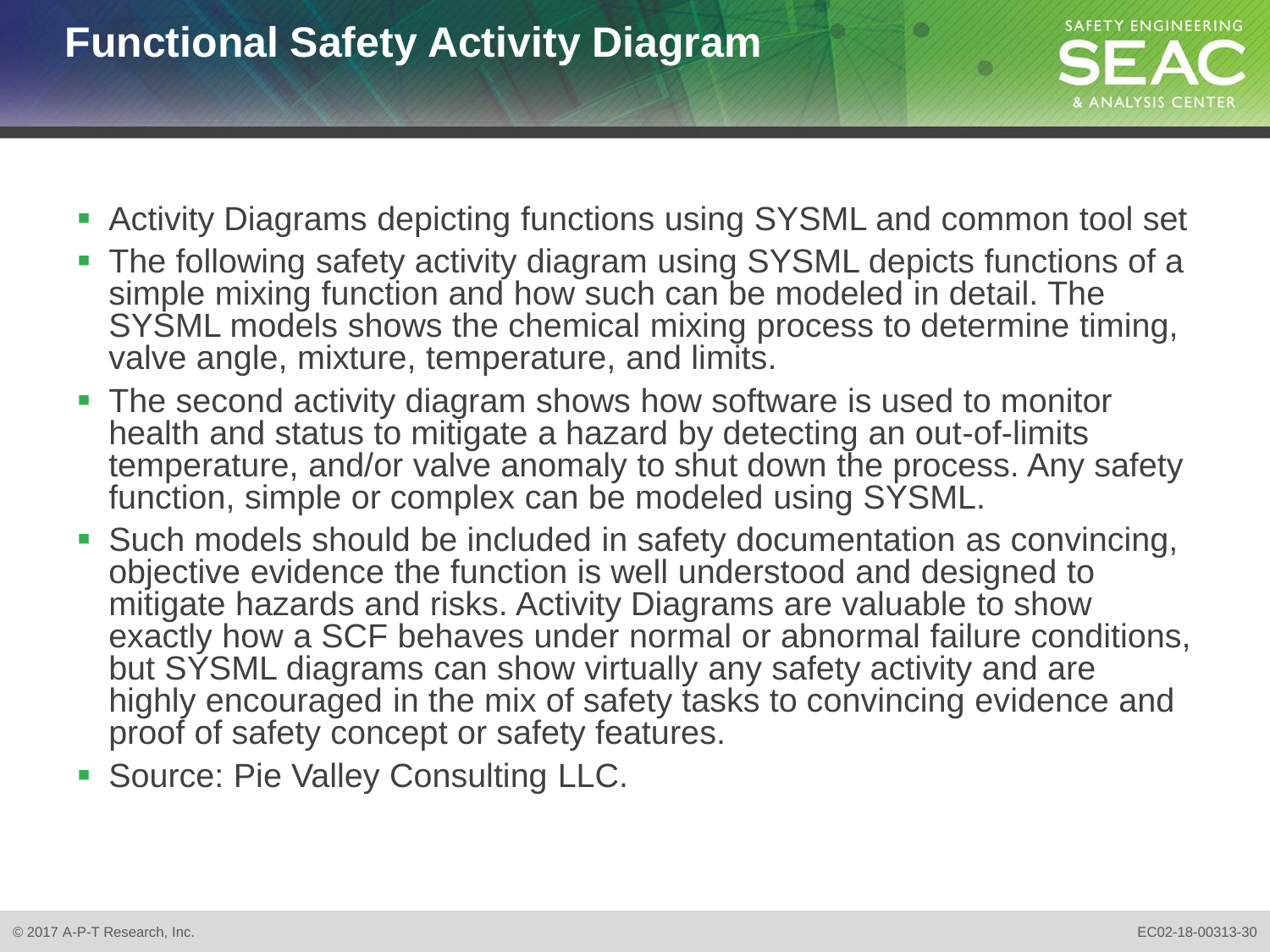SAFETY ENGINEERING & ANALYSIS CENTER

Ø.

 $\bullet$ 

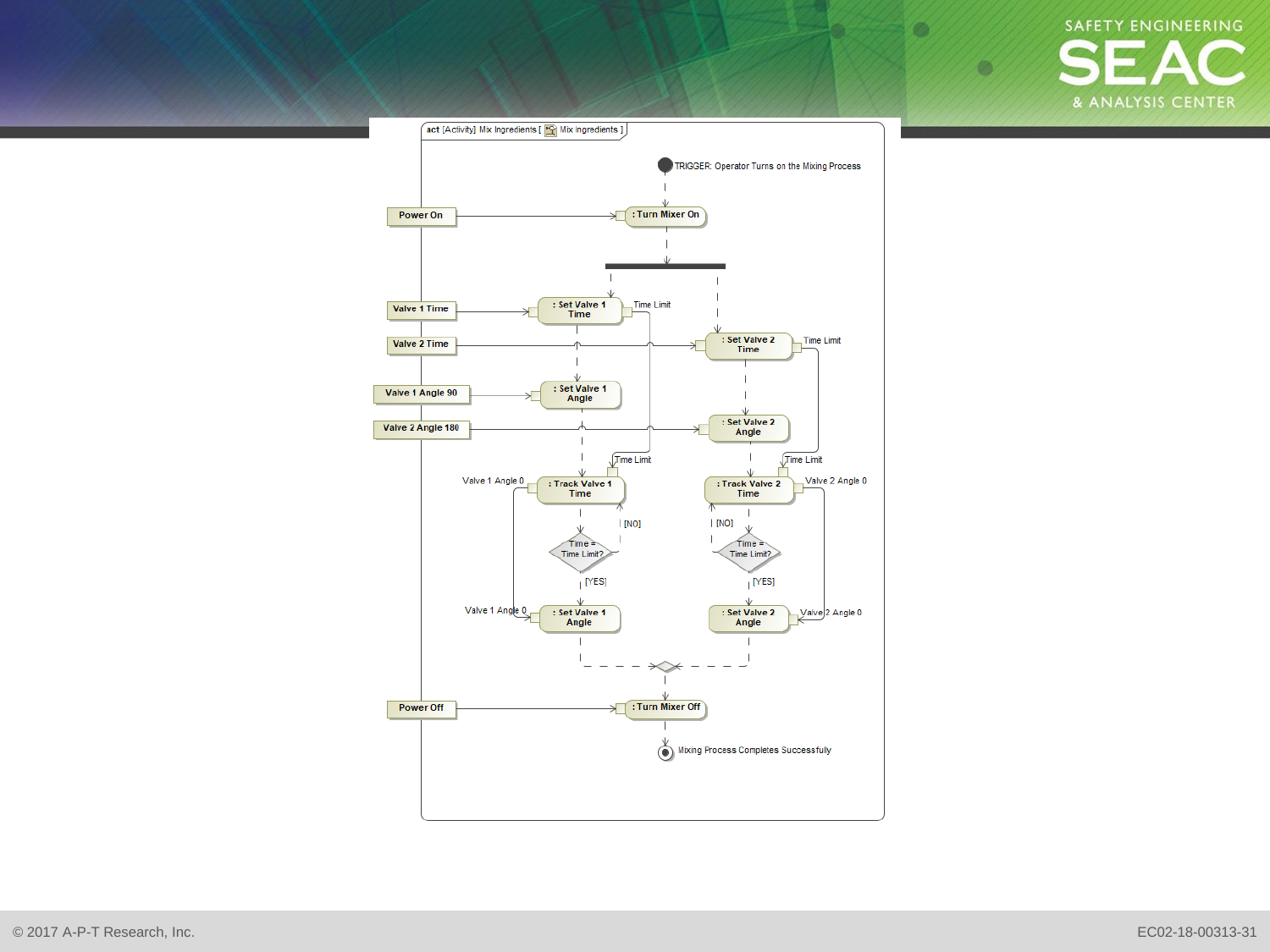

Ø.

 $\bullet$ 

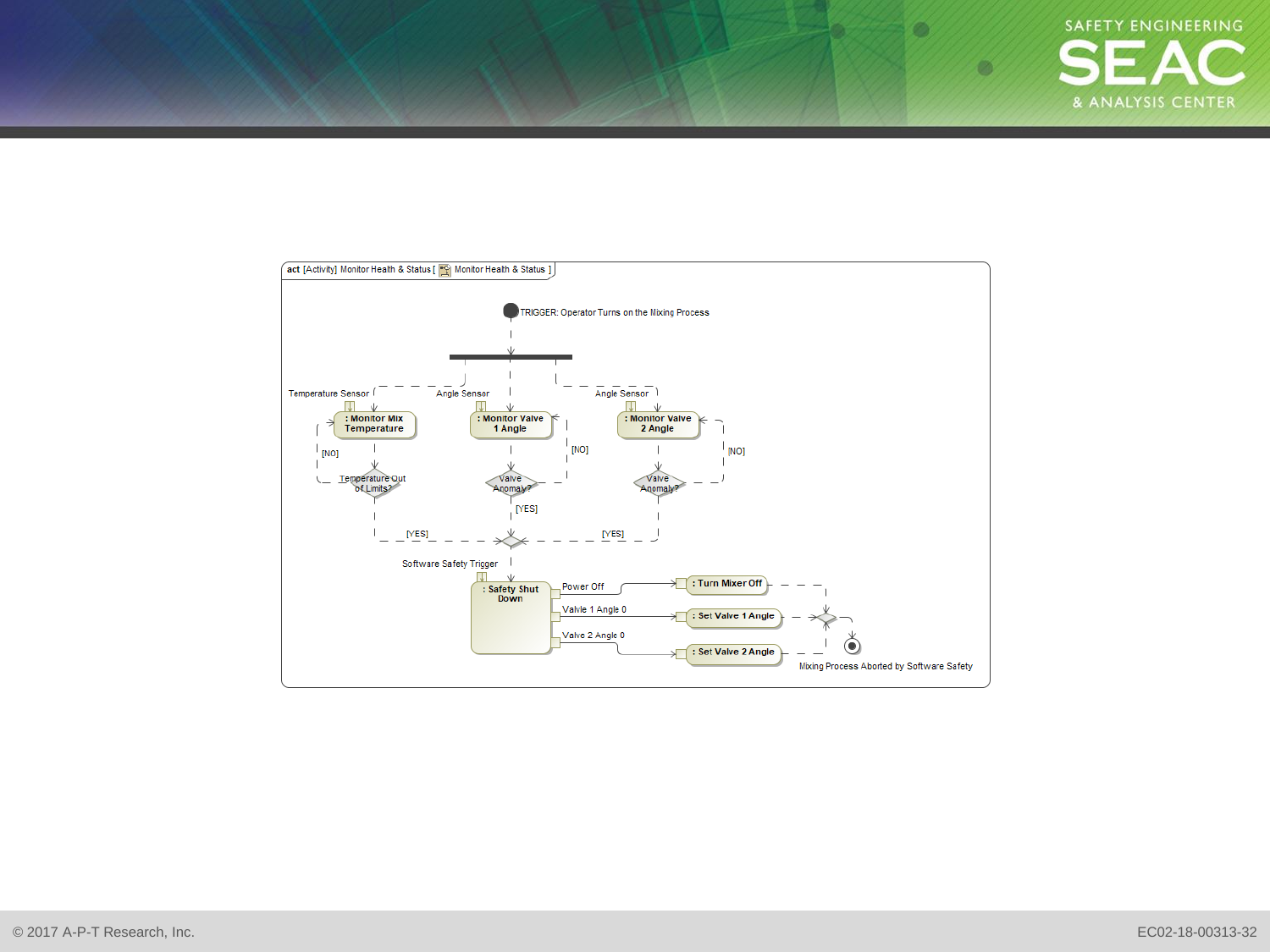



m

- MBSE and software engineering processes using methods and tools are here to stay and growing with proven value
- INCOSE and DoD mandating on more complex programs
- DO-178C and RTCA/DO-331 requiring MBD for software quality, software safety, software design assurance, airworthiness.
- DoD, NASA, FAA, and many contractors are migrating towards model-based programs
- Challenge is like all other evolving cultural changes
	- ► Understanding
	- ► Seeing value and buying into a proven process

# *System Safety and Software Safety must plug into the model and be part of the multi-domain process*